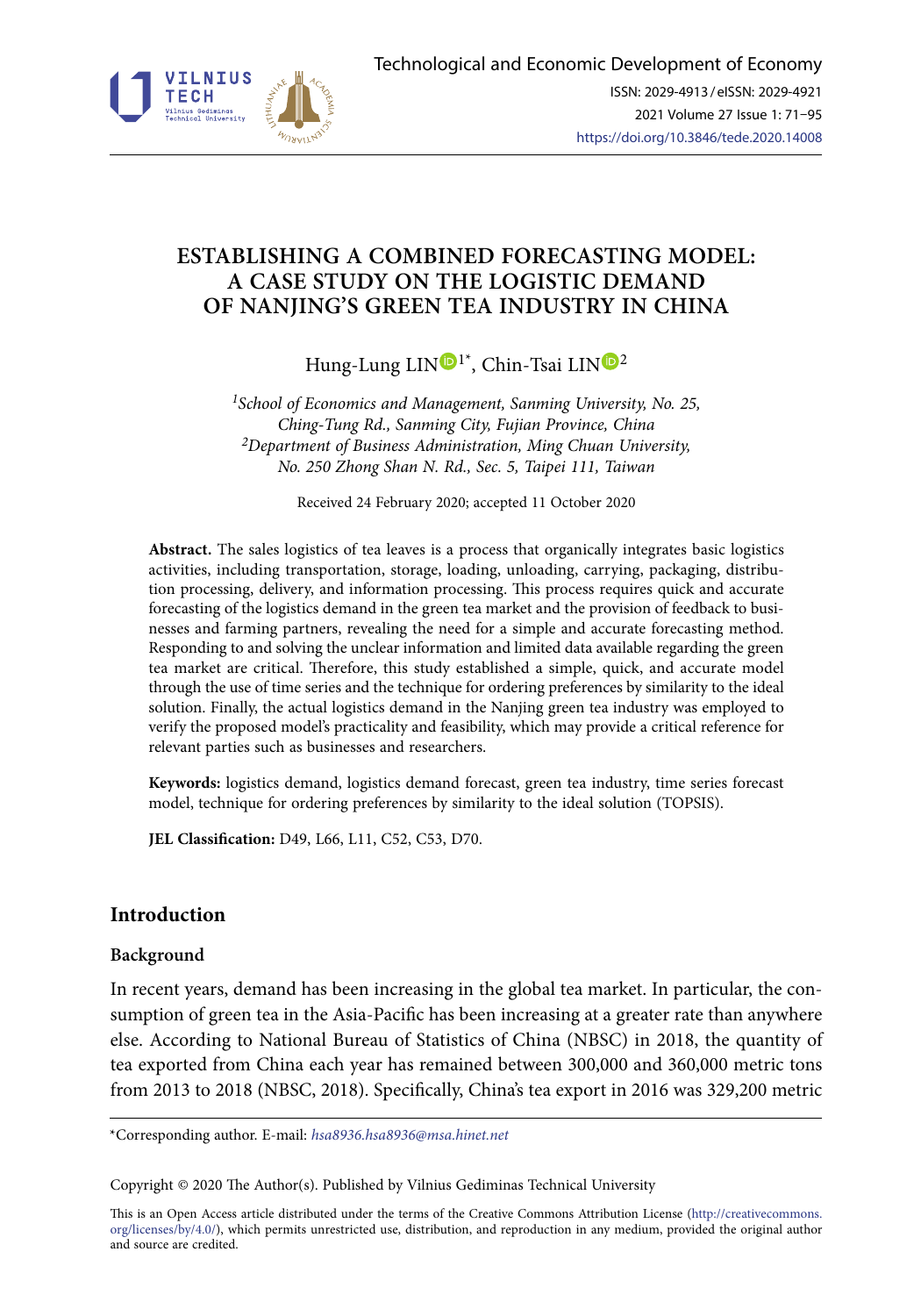tons at US\$1,490,000,000; in 2017, it increased to 355,300 metric tons for US\$1,609,000,000, which increased by 8.25% and 8.4%, respectively. In 2018, China's tea export reached 364,700 metric tons at US\$1,777,000,000, which increased by 1.68% and 7.21%, respectively (National Bureau of Statistics of China, 2018). These values indicate that Chinese tea represents a promising prospect in the global market. In addition, as Chinese tea culture and health preserving culture have gradually embedded themselves in the minds of Chinese and foreign consumers, a base consumer group has been established, and the global market for tea consumption has gradually stabilized. With technological improvements in the Chinese tea industry and the increase of exports to the emerging market, demand has been steadily increasing, which shows that Chinese tea exports are a critical indicator of economic growth in both the global and domestic markets.

Tea industry is one of the oldest agro-based well-organized industries. The main connection of the agriculture industry and logistic industry is the sales logistics of agricultural products, which describes the physical transportation of products from the supply location of a farmer or a production company to the delivery location (Gao et al., 2018). Agricultural products sales logistics organically integrate basic logistic activities such as transportation, storage, loading, carrying, packaging, distribution processing, delivery, and information processing, based on the characteristics of the agricultural products and actual demand (Jiani & Hans-Dietrich, 2018; Lamsal et al., 2016; Liu et al., 2019). Nanjing is one of the distribution centers of famous and quality teas in the country, facilitating transportation of goods to surrounding areas. As a provincial-level capital, Nanjing has a well-developed logistic industry and is well connected with foreign markets. Therefore, the green tea industry in Nanjing is greatly superior, in terms of transportation and market size, to other cities in the country. The geographical location of Nanjing established its logistic advantages in green tea sales. Green tea companies obtain fresh tea leaves from their own plantations or from individual farmers to process. The processed tea is then packaged according to the market requirements. Finally, the products are transported to teahouses, specialty stores, tearooms, or department store counters through their own transportation division or a third-party transportation company for sales.

The outstanding development of Nanjing's logistics industry has improved the accessibility of sales channels for green tea in Nanjing. Collaborations among green tea companies and other logistic companies mitigate various unnecessary links in the circulation of green tea and reduce costs. Moreover, the logistics company can request orders from the collaborating green tea companies according to retailers' feedback to prevent tea companies from blindly producing and buying raw materials. However, the collaboration still falls short in certain aspects of the green tea industry's development. For instance, factors such as the wide geographical dispersion of tea farmers in the Nanjing country side, incomplete data for regional production and sales, and computer information technology factors have limited immediate understanding and sharing of industry information, caused untimely logistics demands forecasts by the green tea industry, and created gaps in agricultural logistic information between townships. Such problems render tea farmers unable to meet market demand, and the production and logistics of tea leaves are carried out blindly. In addition, an inability to quickly and precisely forecast logistic demands in the green tea market and provide feedback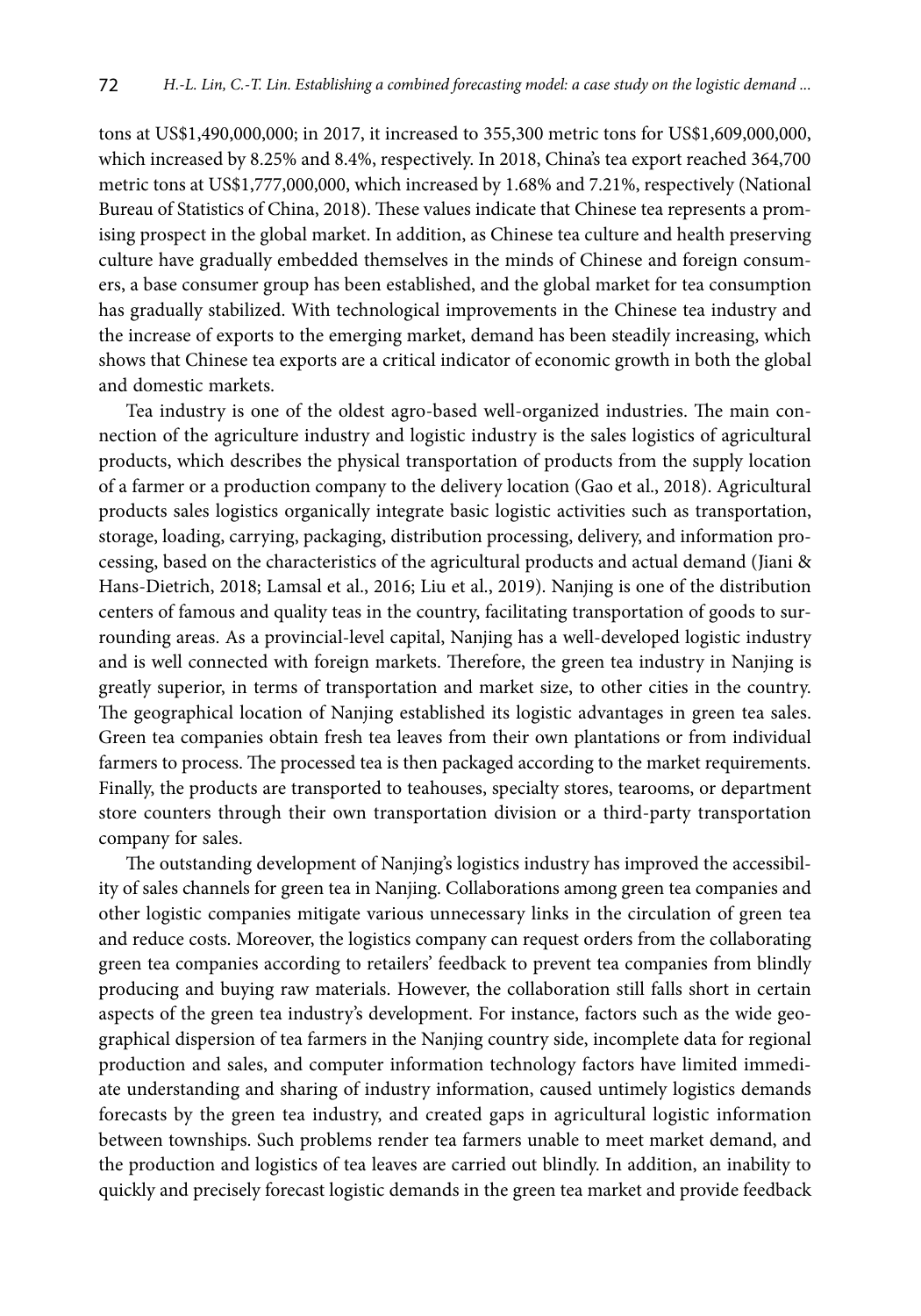to collaborating companies and farmers causes unnecessary loss for the green tea industry of Nanjing. Therefore, quickly and precisely forecasting the logistic demands of Nanjing's green tea market to reduce circulation cost, increase profit, and further promote the development of the green tea industry is a crucial concern for all companies in the green tea industry.

## **Literature study**

Studies have employed various forecasting models for forecasts and applications in fields including logistics. For example, Ji et al. (2015) used artificial neural network (ANN) to forecast the port logistics demand and propose a reference for the port planning and decision. Baginski and Hassell (1997) used regression analysis (RA) to predict transportation mean. Zhang et al. (2013) combined the grey forecast and logistic growth curve model to improve the accuracy of forecast model of cargo throughput for the port. Since Bates and Granger (1969) first proposed the idea of combining forecasts in the 1960s, studies on the methodology and application of the forecast combination approach have rapidly developed. Such as Lin et al. (2019) used exponential smoothing (ES) and the technique for order preference by similarity to ideal solution (TOPSIS) to solved excess warehouse storage in the e-business based plant shops for Chinese plant industrial. Colino et al. (2012) combined ARMA and VAR model to evaluate US agricultural futures markets, the results shows the proposal model can improved the accuracy of price forecasts. Fernández-Vázquez and Moreno (2017) proposed a model to combine entropy and regression, and used simulation exercise and a real-world example that aims at predicting gross regional product growth rates for a regional economy.

Additionally, studies have criticized traditional regression models and time-series models by stating that–considering the linear structural relationship–a significant nonlinearly dependent relationship exists even if a linearly independent relationship is identified. Accordingly, the nonlinear characteristics in market changes cannot be accurately modeled. Therefore, nonlinear and combined models have been used for analyses and forecasts. Baffour et al. (2019) combined the model proposed by Glosten et al. (1993) with an ANN to forecast the exchange rates of five major international currencies. Guo et al. (2020) adopted nonlinear and multifractal methods to forecast the spot and futures prices in the Chinese copper market. Ghosh et al. (2019) proposed combining nonlinear dynamics, econometric models, and machine learning algorithms for time-series modeling and forecasting of the daily closing prices of four emerging Asian stock indices. Xu et al. (2019) developed an innovative method combining unrestricted mixed data sampling and support vector quantile regression to forecast and analyze Chinese stock market volatility. Zainuddin et al. (2019) used a timeseries forecasting model integrating bootstrap and double bootstrap ANNs for analyses and verification of actual data, namely Wolf 's sunspot data, Canadian lynx data, and Malaysian ringgit/United States dollar exchange rate data. The aforementioned studies have all provided their own viewpoints and compared their proposed methods with traditional ones; the results have all revealed their methods to be more accurate and useful compared with the traditional methods. Each of these proposed forecasting models has its strengths and weaknesses. Generally, linear and nonlinear time-series forecasting models require 30 or more data points that present a trend and are regular. The time series requires data to have two or more peaks, present a single trend, and be regular and self-adjusting. A total of 50 or more data points are required for autoregressive integrated moving average (ARIMA) models.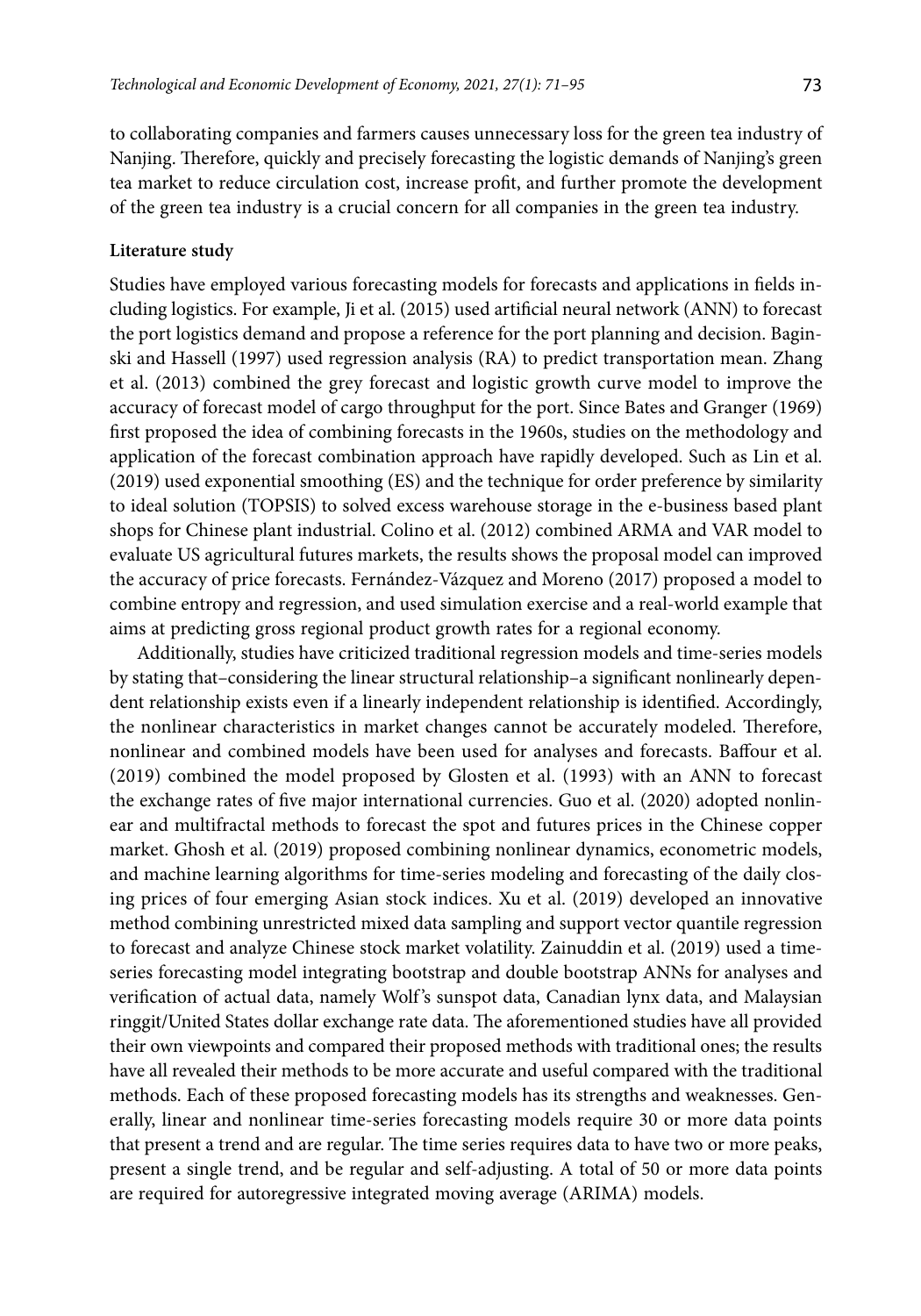Since Deng's (1982) development of the grey model (GM), grey system theory has been widely applied in various fields. The strengths of the GM include the small number (four or more) of raw series data points required for modeling, the absence of a priori assumptions regarding the distribution of variable series before modeling, and simple model operations. Because the GM has a relatively short development history compared with other models, its applicability to different data types has not been clarified; it has only been known to make more accurate forecasts, compared with other models, when short-term and limited data are targeted. Accordingly, to compensate for the GM's weaknesses, scholars have developed modified GMs combining different theories and successfully verified their accuracy. For example, Jia et al. (2020) combined a GM with a Markov chain to forecast the amount of coal consumption in Gansu, China. Carmona-Benítez and Nieto (2020) discussed passenger demand for different air transport routes with consideration of the seasonal changes in demand and proposed the damp trend GM, which exhibited higher accuracy compared with the conventional GM. Hu (2020) combined a GM with an ANN to predict the demand of the electronics manufacturing industry for magnesium. Wang et al. (2018) forecasted and analyzed the US monthly production of shale gas by combining a GM with ARIMA, the accuracy and practicality of which were verified by their research results. Many other GMbased models have been verified and applied in various fields, such as the Grey Bernoulli, Grey Fourier, GM  $(1, N)$ , and GM  $(2, 1)$  models  $(Zill \& Cullen$ , 2000; Chang et al., 2005; Hsu, 2003; Hsu & Chen, 2003; Wu et al., 2019); such models are not addressed in the present study given the limited space here.

Overall, studies have employed a GM–for the establishment of linear or nonlinear forecasting models or because of the unclear or limited data available–and combined it with various methods to mitigate and compensate for the weaknesses of the stand-alone GM. However, some weaknesses have remained in these modified models, regarding which the present study proposed three viewpoints: (1) Limitations in the theories, methods, and data collection: Against a background of big data, a larger amount of data indicates more choices of models and methods, more choices and higher accuracy of models under the assumptions of different theories and methods, and thus less distorted forecasts. However, because the amount of data for emerging markets, such as the studied industry and many others, remains insufficient, choosing a simple, quick, accurate, and theory-based method is particularly crucial for these industries. (2) Problems of complex model theories and calculation: Studies have all verified their proposed combined models to be more accurate than traditional stand-alone models. However, the mathematical basis of combined models is complex, and the difficult simulation and computation involved cannot be operated or executed easily even if computers are used. This makes the application and operation of such models challenging for managers of an average business in forecasts. (3) Selection of time points: Each of the combined models has been compared with stand-alone models in terms of the accuracy of forecasts, but no research has investigated the accuracy of models in relation to different time points. For example, a scenario where models A and B outperform each other in terms of accuracy in the first and second halves of a period, respectively, will lead to questions as to which of the two is the more suitable option and how the choice will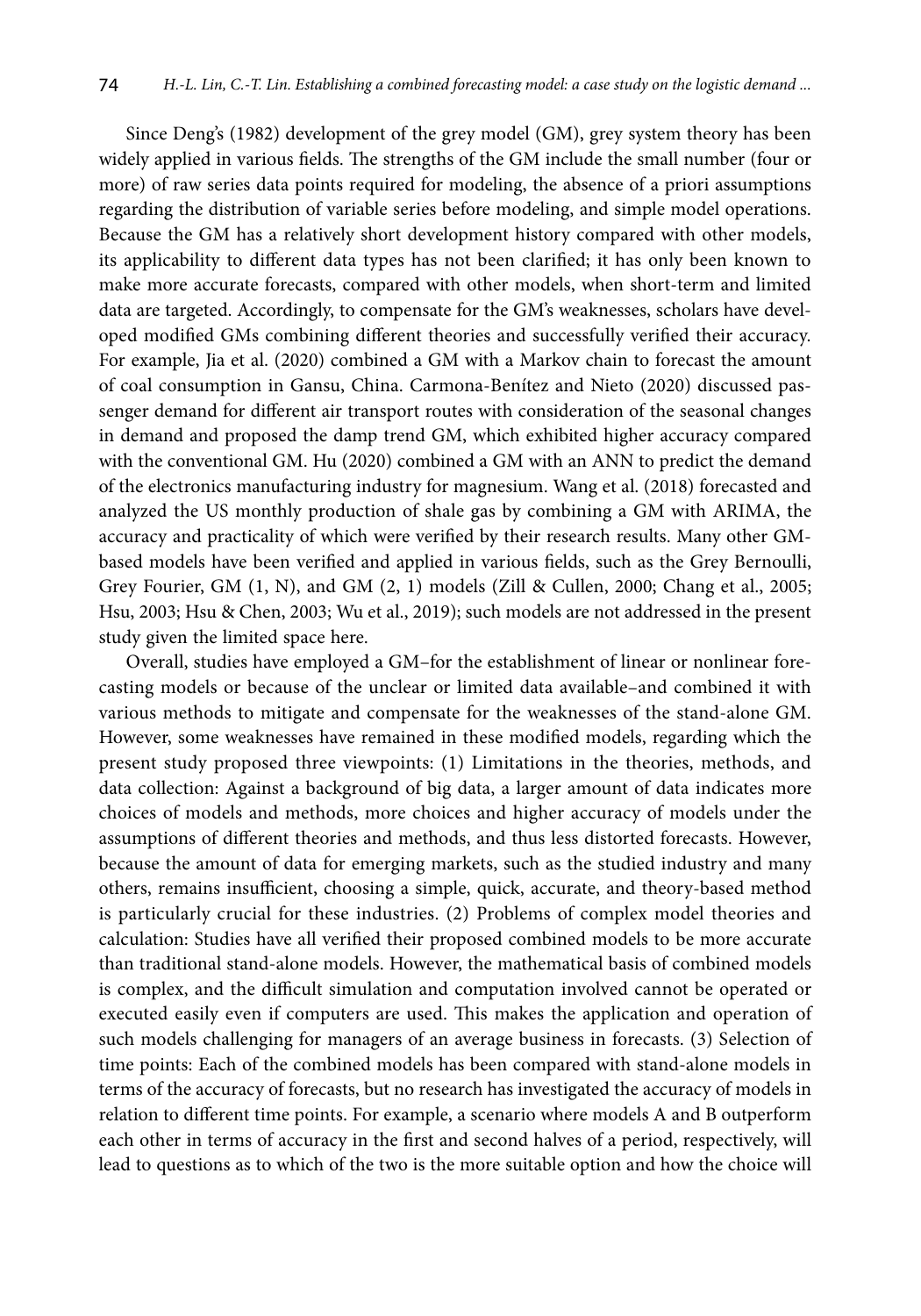change in short-, mid-, and long-term trend analyses. These have been the main questions facing this research.

In response to the aforementioned questions, this study constructed a combined forecasting model that facilitates simple, quick, and accurate calculation and then determined and verified its applicability and accuracy. The following detailed solutions were proposed by the present study: (1) Choosing forecasting models with a simple theoretical basis and calculation: This study, considering the theoretical foundation and limited data available, chose the ES, RA, and GM (1, 1) models as the basis for establishing stand-alone models. (2) Constructing a combined forecasting model: The value of combined forecasting models regarding their accuracy has been verified by various studies (Lin et al., 2019; Colino et al., 2012; Jia et al., 2020; Carmona-Benítez & Nieto, 2020; Hu, 2020; Wang et al., 2018). The present study established a combined forecasting model on the basis of TOPSIS, which is an effective method involving simple calculation for multicriteria decision making. Because it does not require complex questionnaire surveys in the preliminary research phase and involves a simple calculation process, TOPSIS has been widely applied in various fields (Lin & Cho, 2020). TOPSIS, unlike other methods such as the analytic hierarchy process and ELimination Et Choice Translating REality (ELECTRE), considers the risks involved in each optimal solution, namely using the basic concepts of the ideal and negative ideal solutions. The ideal solution refers to the optimal solution under a given assumption, and the ideal solution's attribute values result in the optimal values of all plans, whereas the negative ideal solution leads to the opposite. The rule of plan ordering involves comparing each plan with the ideal and negative ideal solutions. The plan that is the closest to the ideal solution and also far from the negative ideal solution (risk) is determined to be the best plan of all candidate plans (Lin & Cho, 2020). (3) Verifying the accuracy and practicality of the combined forecasting model: Considering the time points and based on the concept of comprehensive weight in TOPSIS, this study determined the objective value of forecast errors in each time point to solve the problem of model accuracy varying in different time periods. Finally, the proposed model's levels of accuracy at different time points were compared and verified.

### **Novelty and purpose**

The sales logistics of tea leaves is a process that–according to the characteristics of and actual demand for the flow of tea leaves–organically integrates basic logistics activities, including transportation, storage, loading, unloading, carrying, packaging, distribution processing, delivery, and information processing. The process requires quick and accurate forecasting of logistics demand in the green tea market as well as the provision of feedback to business and farming partners, indicating the need for a simple and accurate forecasting method. Given the importance of an appropriate response and solutions to the unclear information and insufficient data available regarding the logistics demand, this study used time series and a TOPSIS model to establish a simple, quick, and accurate combined forecasting model. Subsequently, the forecasting computation of logistics demand in the Nanjing green tea industry was employed as a case study to verify the practicality and feasibility of the proposed model, which could provide a critical reference to relevant parties such as businesses and researchers.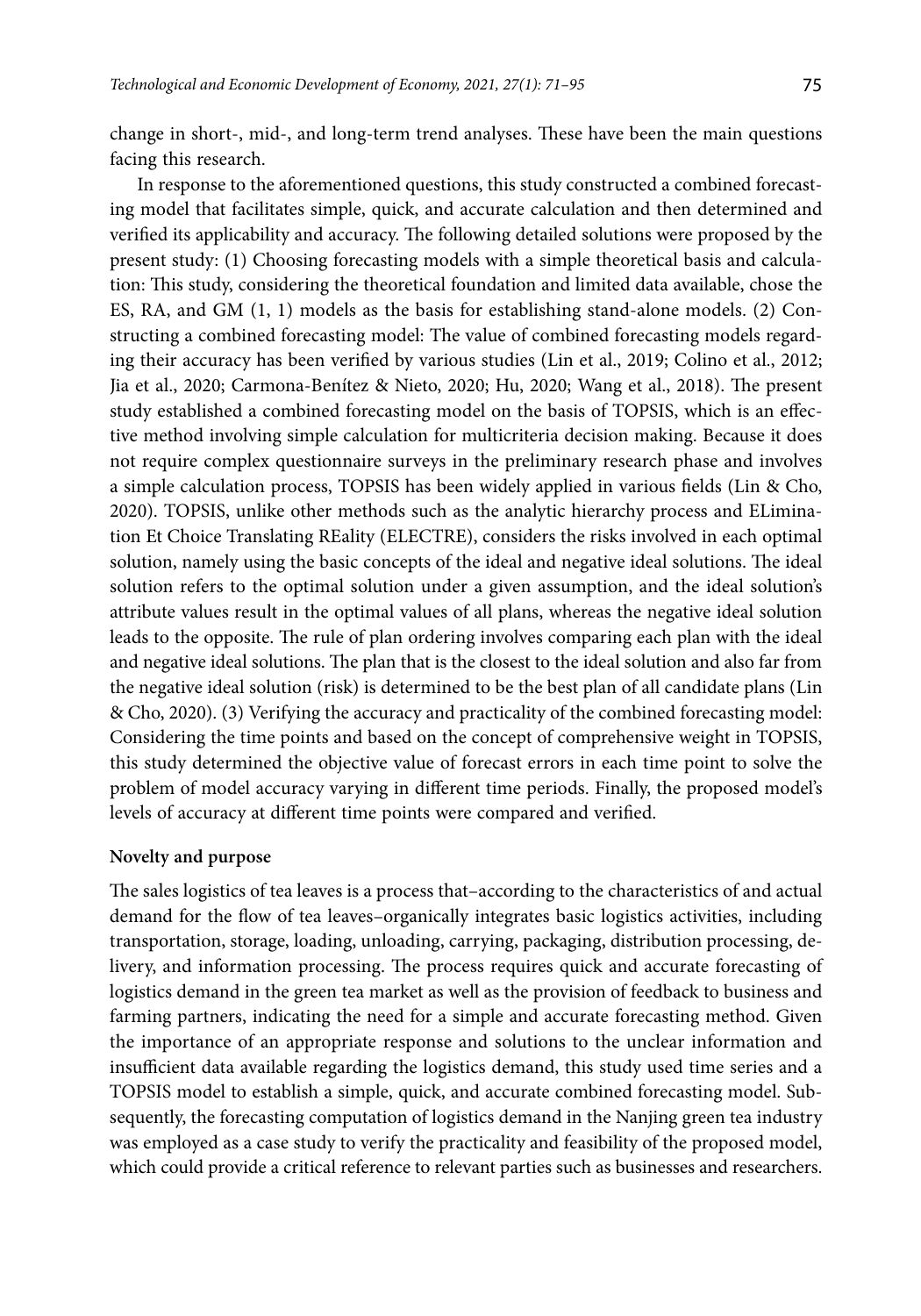# **1. Modeling**

The modeling of this study required three stages. The first stage was establishing single forecasting models and explaining the basis of the ES model, RA model, and grey model. The second stage was establishing a combined forecasting model by applying the TOPSIS model on the absolute error of each model established in the first stage. The third stage was forecasting the logistic demand trend of the green tea industry over 10 years using the established combined forecasting model and proposing specific suggestions and countermeasures, based on the analysis results, for companies and scholars' analysis of green tea market demands. The modeling process was as presented in Section 2 to 3 and the specific research framework as presented in Figure 1.

## **2. Establishment of single forecasting models**

The ES, RA, and GM models were used in this study as the time-series models. The equations of the ES and RA models, considering their common adoption by researchers, are not included in the main text; for information regarding this matter, please refer to the Appendix.

## **2.1. Forecasting based on the ES model**

**Step 1:** Determining the theoretical value of the model

According to the forecast results obtained using the ES times calculation model.

## **Step 2:** Determining the absolute error of the model

The aforementioned smoothing equation was used to obtain the theoretical value of the forecast. The difference between the theoretical value and the actual value was subsequently used to obtain the absolute error.

## **2.2. Forecasting based on the RA model**

In the RA forecasting process, the forecasting object is set as the dependent variable, and the factors related to the forecasting object are set as the argument; with enough data on the argument, the analysis of correlation and causal analysis are used to obtain a regression equation, which is used for forecasting. Before analytic forecasts can be conducted using the correlation of each factor, the correlation between objects must be determined because the weaker the correlation is, the lower the forecasting precision is, and vice versa. In addition, the stability of the codependency between objects must be analyzed before the forecast is conducted using the regression model. If the codependency is stable or exhibits no notable changes during the forecasting period, the regression model established on the basis of old data may be considered successful.

#### **Step 1:** Dependent variables and arguments

The forecasting object is set as the dependent variable, and the factors related to the forecasting object are set as the argument; with enough data on the argument, the analysis of correlation and causal analysis are used to obtain a regression equation, which is used to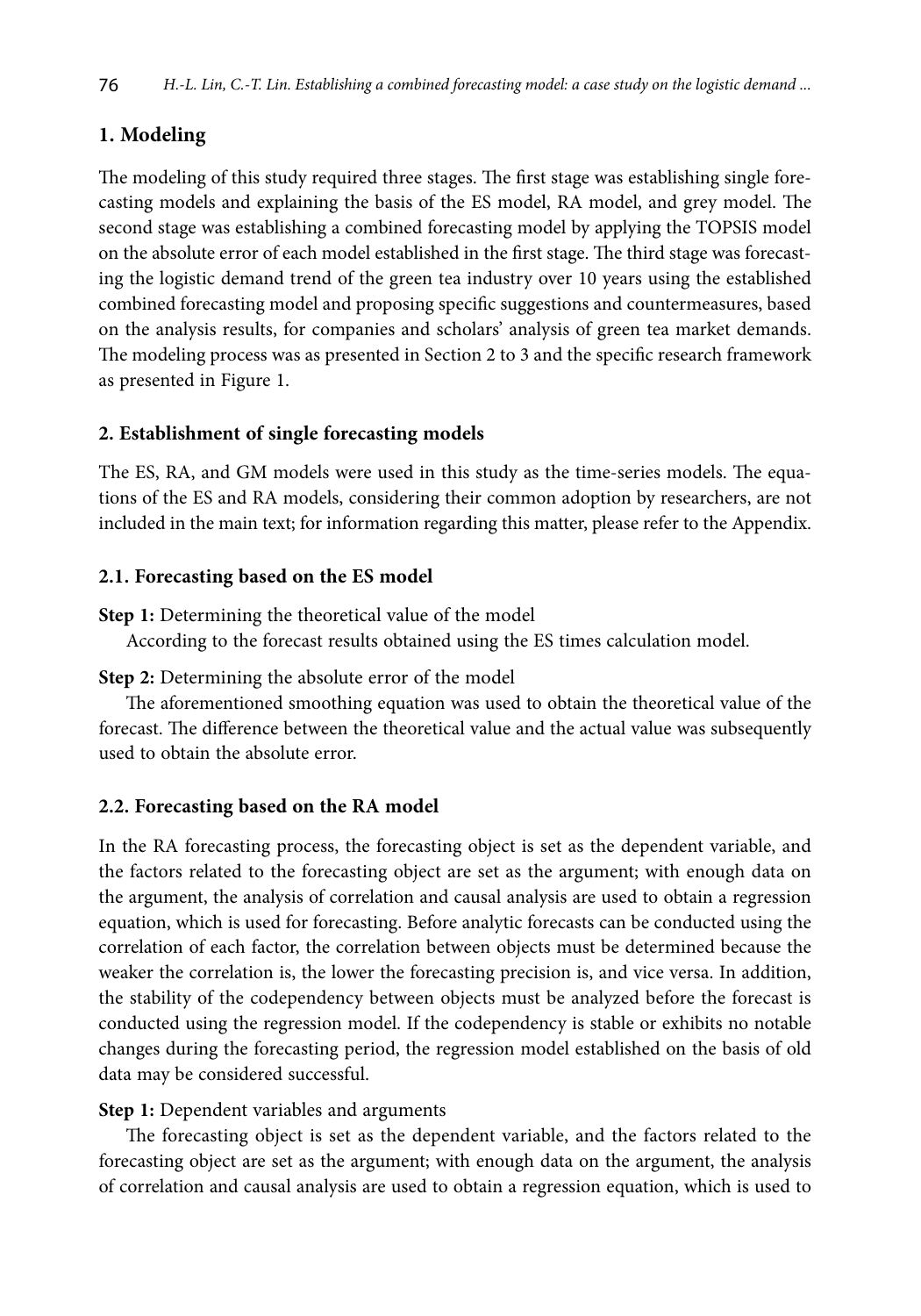

Figure 1. Research framework

conduct the forecasting, which is suitable for time sequences with no periodic changes (Hilary, 1967). In general, *Y* is set as the dependent variable and *X* as the argument, which is the influencing factor of the dependent variable *Y*.

# **Step 2:** Determining the RA forecasting model

This study established the RA model according to the trend of changes revealed by the scatter plot of the research data. Therefore, the scattering types of the points determined the type of model established.

**Step 3:** Determining the theoretical value of the model

Once the model is determined, the theoretic forecasting value is obtained through calculation using its basic equation.

**Step 4:** Determining the absolute error of the model

According to the value obtained in step three, the absolute error was obtained using Eq. (A4).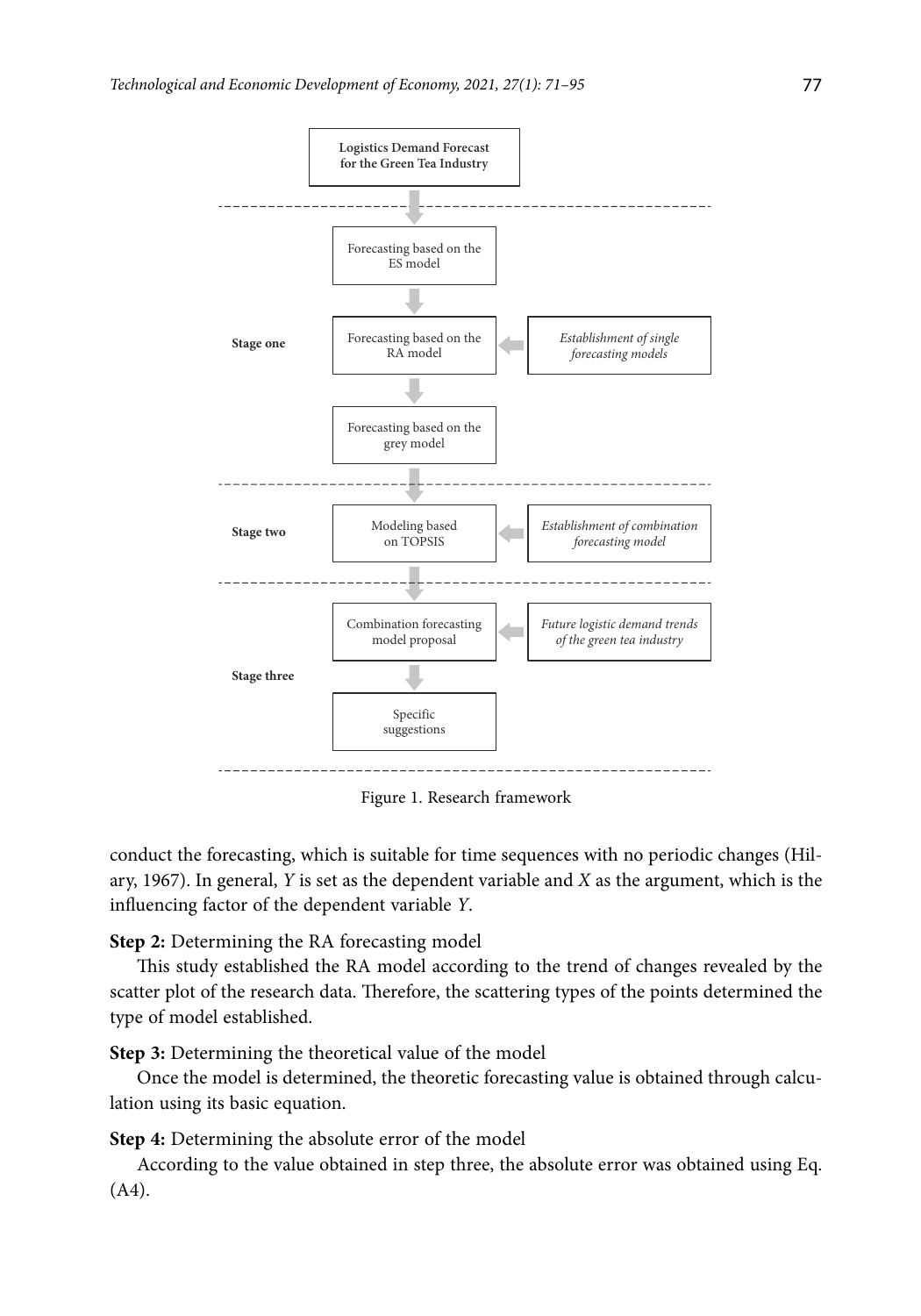## **2.3. Forecasting with the grey model**

The grey model is a forecasting technique used to obtain forecasts on systems with uncertain factors. By analyzing the different level of development trends for each factor, that is, identifying the pattern of changes in the system through processing of initial data using analysis of correlation, the grey model establishes a regulated data sequence, which is used to establish a different differential equation model to forecast the eigenvalue of a time period in the future (Bai & Sarkis, 2018). Grey models can obtain forecasting results with higher precision using relatively less data for a forecast involving a short period. The basic GM (1, 1) model is as follows (Deng, 1982):

**Step 1:** Determining the initial time sequence

Establishing initial data sequence:

$$
X^{(0)} = \{x^{(0)}(1), x^{(0)}(2), ..., x^{(0)}(n)\}.
$$
 (1)

**Step 2:** Determining the accumulative generation sequence

Generating a new sequence through accumulation:

$$
X^{(1)} = \{x^{(1)}(1), x^{(1)}(2), ..., x^{(1)}(n)\}.
$$
 (2)

Then, the corresponding differential equation of the GM (1, 1) model is

$$
\frac{dx^{(1)}}{dt} = \alpha X^{(1)} + \mu.
$$
 (3)

where  $\alpha$  is the development grey number and  $\mu$  the endogenous control grey number.

**Step 3:** Calculating the parameter vector  $\hat{\alpha}$  to be estimated

Set  $\hat{\alpha}$  as the parameter vector to be estimated;  $\hat{\alpha} = \left(\frac{a}{b}\right)$  can be solved using the least squares method:

$$
\alpha = (B^T B)^{-1} Y_n. \tag{4}
$$

**Step 4:** Determining the theoretical value of the model

The forecasting model is obtained by solving the differential equation

$$
\hat{X}^{(1)}(k+1) = \left[ X^{(0)}(1) - \frac{b}{a} \right] e^{-kt} + \frac{b}{a}, \ k = 0, 1, ..., n.
$$
 (5)

The theoretical forecasting value of the model is obtained using Eq. (14).

**Step 5:** Determining the absolute error of the model

After the theoretical forecasting value of the model is determined by step four, Eq. (A4) is used to obtain the absolute error.

## **3. Establishment of the combined forecasting model**

Multi-property decision-making primarily involves calculating an optimal plan through evaluating the relative importance of the properties (Zhuang et al., 2019; Zemlickienė & Turskis, 2020; Chao & Peng, 2020; Mahmoudi et al., 2020). This method is appropriate for a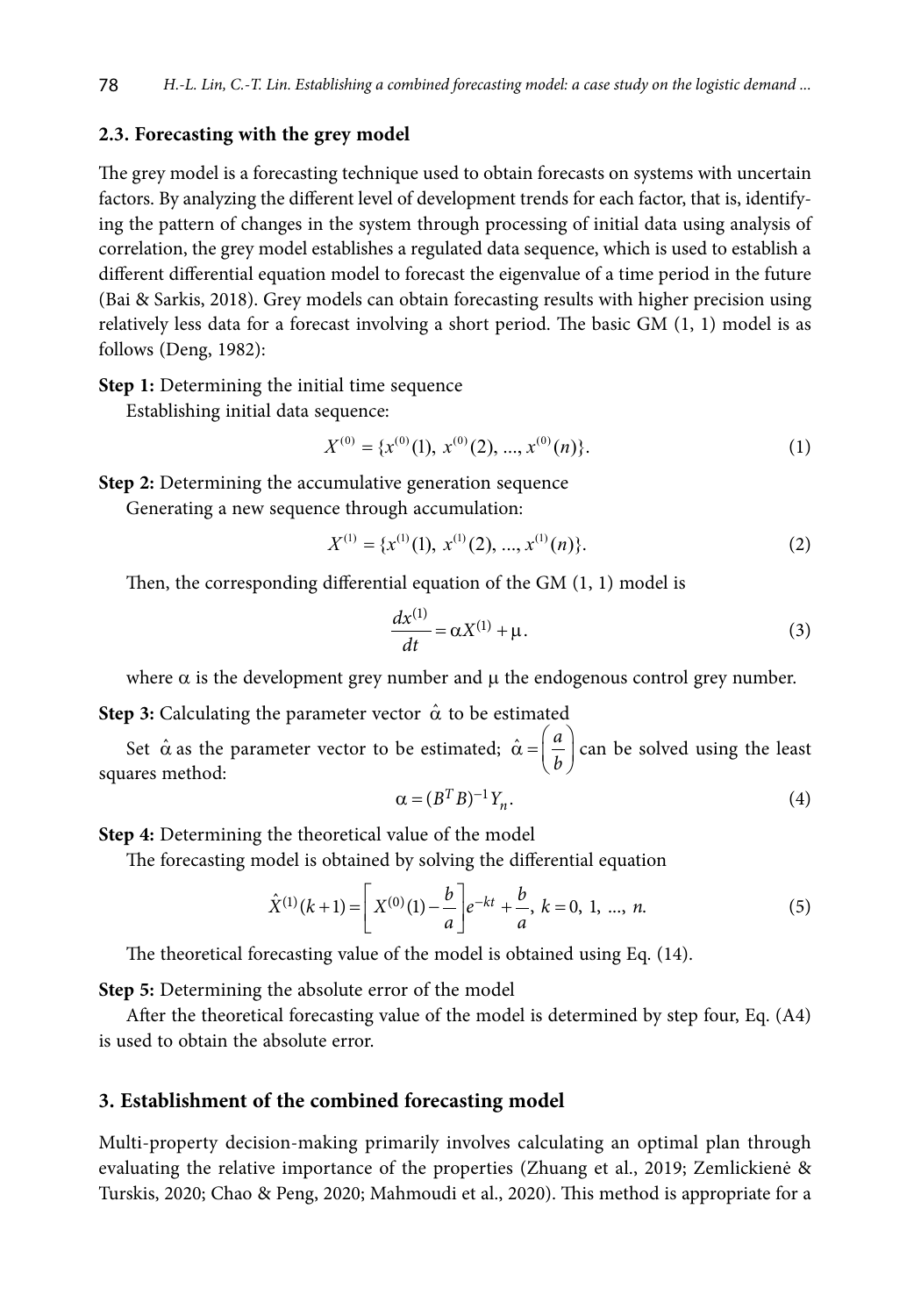limited number of plan options that are typically discrete and already known. According to the problem's properties, decision-making methods can be divided into subjective and objective ones. In TOPSIS, proposed by Hwang and Yoon (1981), the decision-maker determines a positive ideal solution and a negative ideal solution. The distance between the evaluated plan and the positive ideal solution is then calculated. The advantage of this method is that it enables the priorities of the evaluated plans to be determined according to their relative distance from the ideal solution, thereby avoiding the problem of incomparability between plans that are either equally close to the positive ideal solution or distant from the negative ideal solution (Zhuang et al., 2019; Zemlickienė & Turskis, 2020; Chao & Peng, 2020). Based on the forecasting results obtained with the triple ES method, the RA method, and the grey model, this study calculated the absolute error for each model and the mean absolute error for each model within the forecasting period. Subsequently, the dimensionless quantity of the mean absolute error for each model was obtained. Finally, the TOPSIS was applied to obtain the weight, providing the ultimate forecasting results. Relevant equations follow (Lin & Cho, 2019; Lin et al., 2020).

**Step 1:** Determining the decision matrix

The decision matrix *D* was established based on the absolute error for each single forecasting model:

$$
D = \begin{bmatrix} X_{11} & X_{12} & \cdots & \cdots & X_{1j} & X_{1n} \\ X_{21} & X_{22} & \cdots & \cdots & X_{2j} & X_{2n} \\ \vdots & \vdots & \cdots & \vdots & \vdots & \vdots \\ X_{i1} & X_{i2} & \cdots & \vdots & X_{ij} & X_{in} \\ \vdots & \vdots & \cdots & \vdots & \vdots & \vdots \\ X_{m1} & X_{m2} & \cdots & \cdots & X_{mj} & X_{mn} \end{bmatrix},
$$
 (6)

where  $i = 1, 2, ..., m, j = 1, 2, ..., n$ .

**Step 2:** Determining the standardized decision matrix

Data of the absolute error for each model were standardized using the following equation.

$$
r_{ij} = \frac{X_{ij}}{\sqrt{\sum_{j=1}^{n} X_{ij}^2}}, \quad i = 1, 2, ..., m, j = 1, 2, ..., n. \tag{7}
$$

**Step 3:** Determining the ideal point and negative ideal point

The following equations were used to obtain the ideal point and negative ideal point of the standardized data for each year:

$$
V_k^+ = \text{Max}(r_{ij});\tag{8}
$$

$$
V_k^- = \text{Min}(r_{ij}),\tag{9}
$$

**Step 4:** Determining the positive and negative ideal Euclidean distance

The following equations were used to solve for the ideal Euclidean distance and negative ideal Euclidean distance for each model.

$$
S_i^+ = \sqrt{\sum_{j=1}^n (V_{ij} - V_j^+)^2}, \ \ i = 1, 2, \dots m; \tag{10}
$$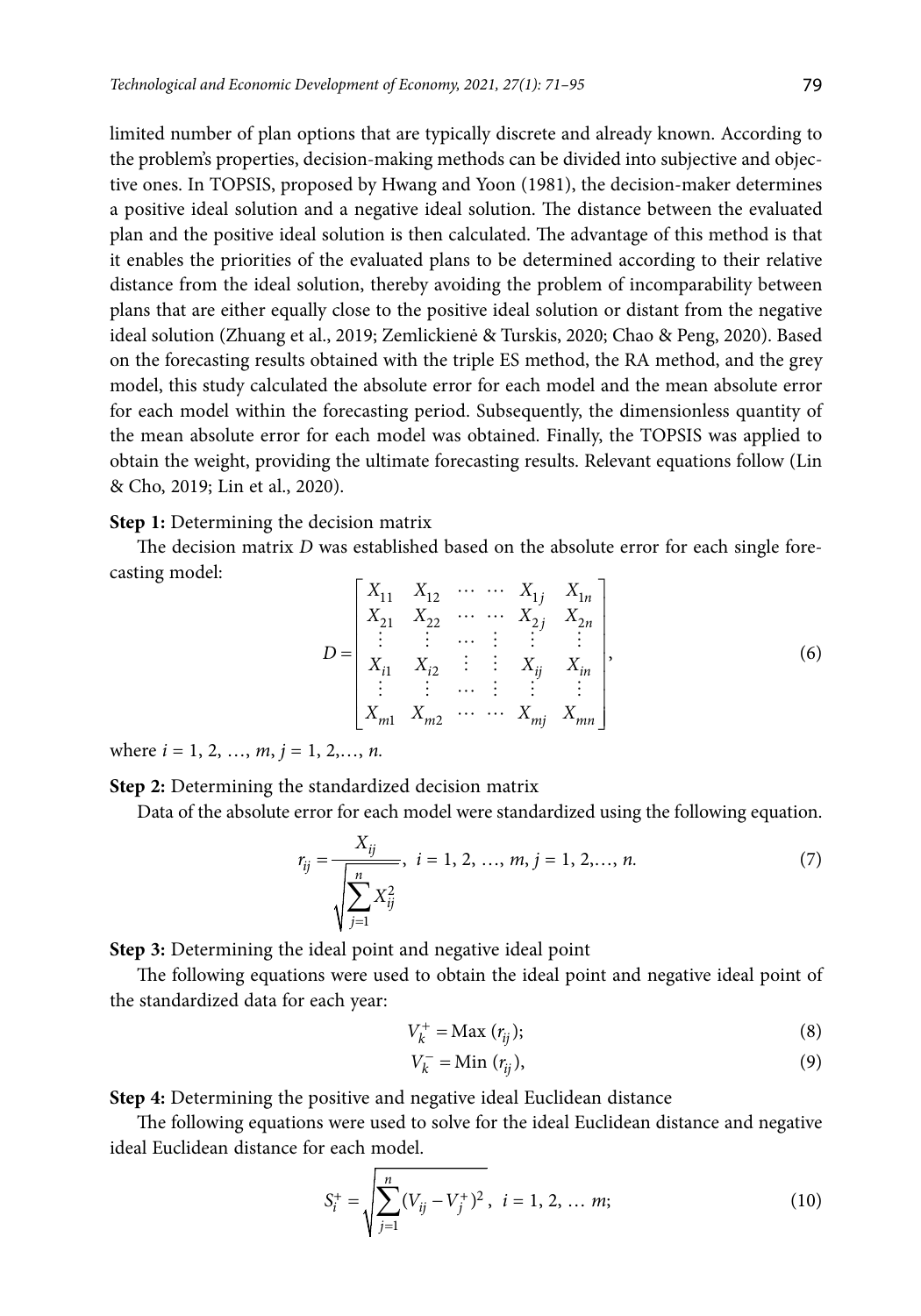$$
S_i^- = \sqrt{\sum_{j=1}^n (V_{ij} - V_j^-)^2}, \ i = 1, 2, \dots, m.
$$
 (11)

**Step 5:** Determining the similarity and weight

The following equation was used to calculate the similarity of each model:

$$
C_i^* = \frac{S_i^-}{S_i^* + S_i^-}, \ i = 1, 2, \dots, m. \tag{12}
$$

The following equation was used to normalize the similarity of each model to obtain the weight of each single forecasting model:

$$
W_i = \frac{C_i^*}{\sum_{i}^{n} C_i^*}, \quad i = 1, 2, \dots, n. \tag{13}
$$

**Step 6:** Determining the combined forecasting model

The combined forecasting model was established through the weights obtained in the previous step.

$$
Y = W_1 Y_1 + W_2 Y_2 + W_3 Y_3, \tag{14}
$$

where *Y* is the forecasting value obtained from the combined model,  $Y_1$  is the value obtained from the ES,  $Y_2$  is the value obtained from the exponential regression model, and  $Y_3$  is the value obtained from the grey model.

**Step 7:** Error verification on the combined forecasting model

The theoretical value for the combined forecasting model is compared with the theoretical value for each stand-alone model to verify the error in the combined model established in this study.

#### **4. Case analysis**

This study used a combination of forecasting models based on the ES method, the RA method, and the grey model methods to conduct forecasts on the logistic demands of the green tea industry of Nanjing using actual data on sales volumes and quantities of green tea in Nanjing from 2000 to 2018. Specifically, the study analysis was divided into three stages. The first stage comprised the establishment of the ES model, the RA model, and the grey model. The second stage was establishing the combined forecasting model based on the TOPSIS modeling. The third stage was the establishment of the combined forecasting model and its forecasting results. The specific implementation steps of each stage follow, and the analysis flowchart is as presented in Figure 2.

This study used the case industry's sales data from 2000 to 2018 to represent the logistics demand data because of incomplete historical data, which conformed to the basic assumptions of the proposed model. Therefore, on the basis of the data on the sales quantities of green tea in Nanjing from 2000 to 2018, this study conducted the modeling and analysis for the forecasting models. The initial data of each year are as presented in Table 1.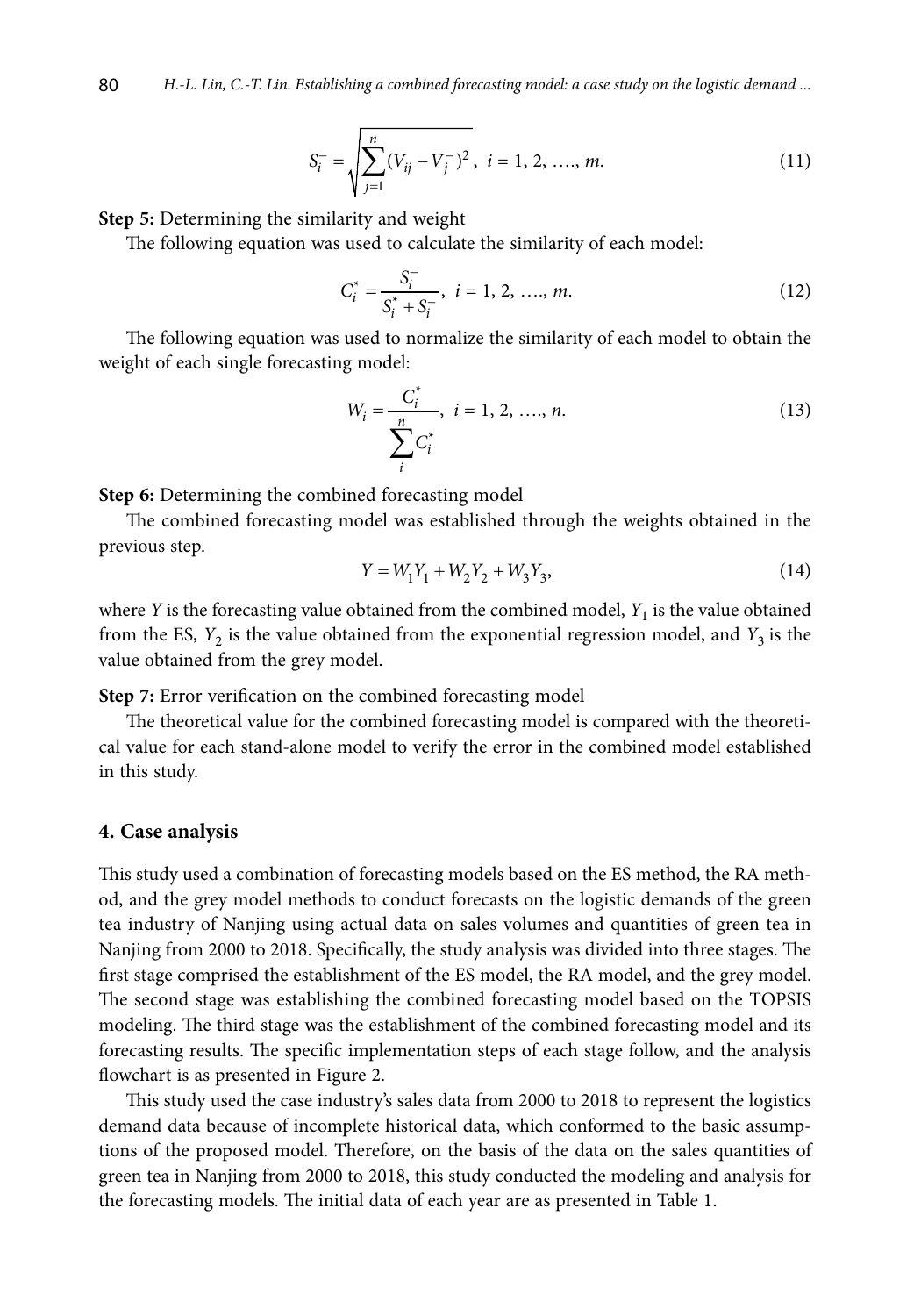

Figure 2. Analysis flowchart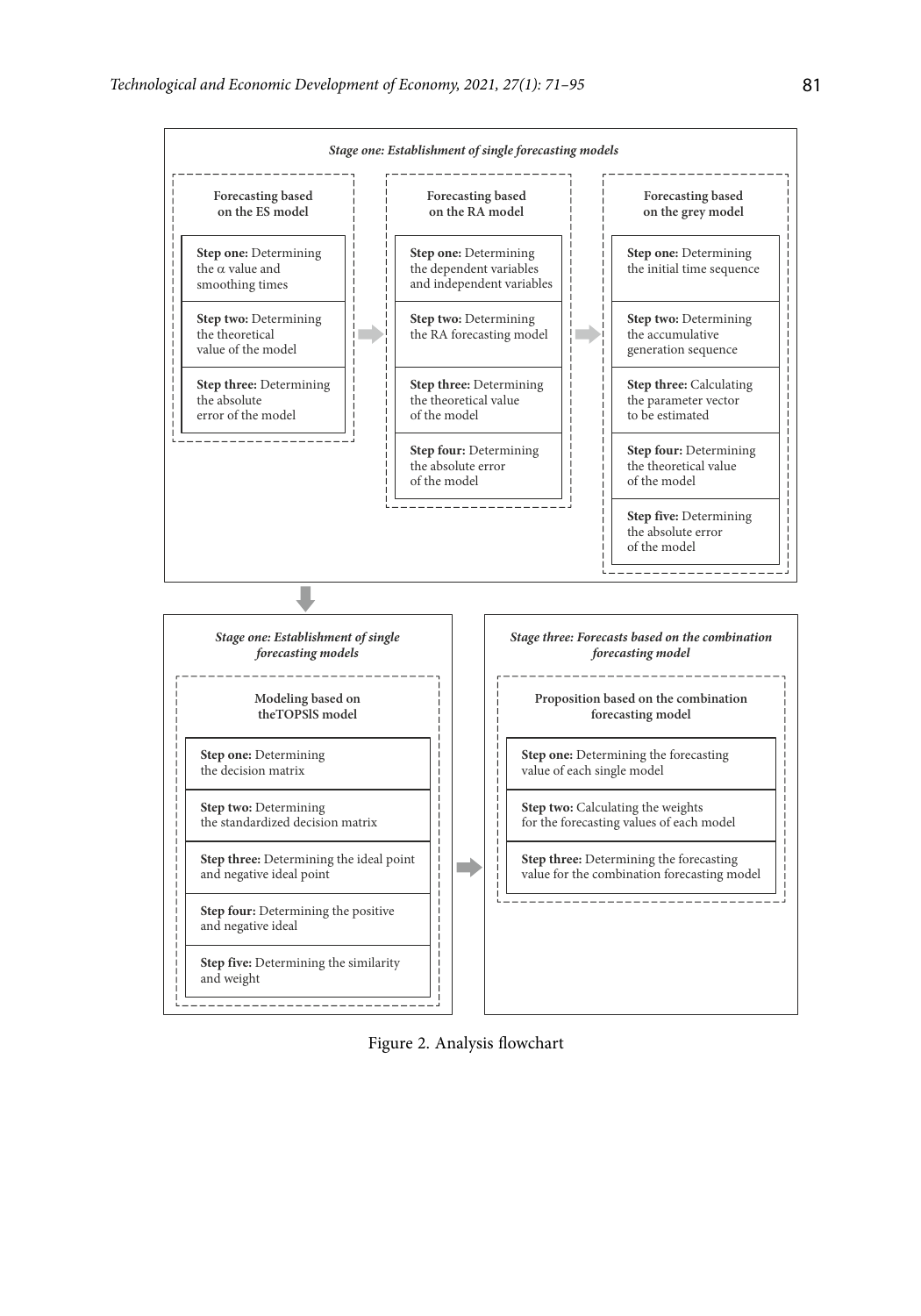| Date (year) | Sales volume |
|-------------|--------------|
| 2000        | 520          |
| 2001        | 538          |
| 2002        | 557          |
| 2003        | 596          |
| 2004        | 683          |
| 2005        | 935          |
| 2006        | 1028         |
| 2007        | 1166         |
| 2008        | 1258         |
| 2009        | 1359         |
| 2010        | 1475         |
| 2011        | 1623         |
| 2012        | 1790         |
| 2013        | 1920         |
| 2014        | 2080         |
| 2015        | 2250         |
| 2016        | 2780         |
| 2017        | 2970         |
| 2018        | 3060         |

Table 1. Sales volume of green tea in Nanjing from 2000 to 2018

 *Note:* Unit: metric ton.

#### **4.1. Analysis of single forecasting models**

#### **4.1.1. Forecasting based on the ES model**

**Step 1:** Determining the  $\alpha$  value and smoothing times

The sales volume was set as the indicator of logistic demands in this study. The ES method was applied to analyze and forecast the logistic demand of the green tea industry, and the ES coefficient was determined based on the minimum sum of squares error and mean square error [9]. The ES calculation revealed that the conditions were met when; therefore, results in the optimal ES coefficient.

**Step 2:** Determining the theoretical value of the model

The ES forecasting value was obtained by computing Eqs. (A1) and (A2), and the results revealed that the basic ES model resulted in the minimum error, which means the forecast was more precise; therefore, the basic ES model was chosen for the forecast. The forecasting results obtained with the ES method based on the sales volume of green tea in Nanjing from 2000 to 2018 revealed a mean absolute error of 124.278 (Table 2).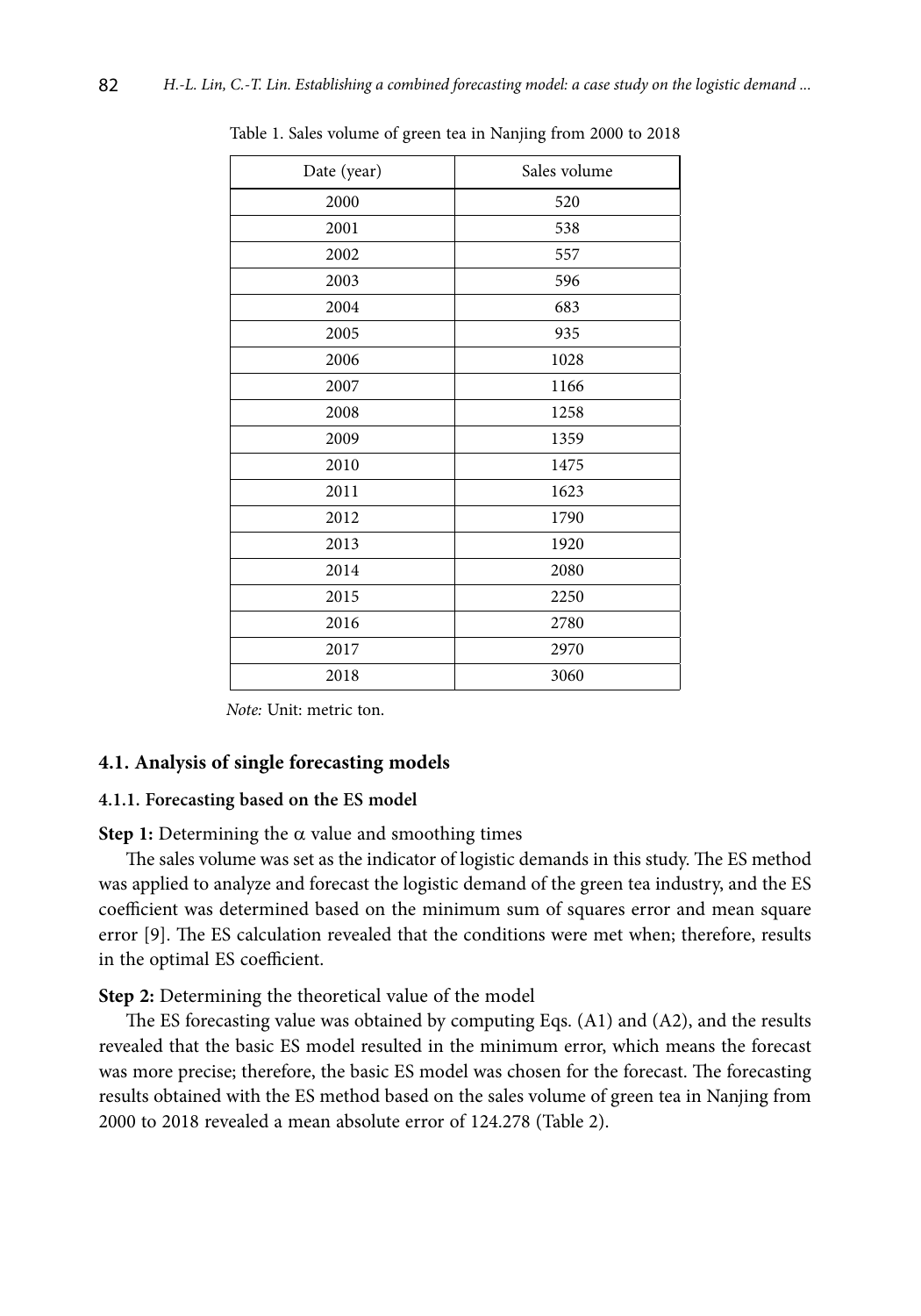| Date<br>(year) | Sales<br>volume<br>(metric<br>tons) | Basic ES | Double<br>ES | $a_t$    | $b_t$ | Forecasting<br>value | Absolute<br>error<br>(basic ES) | Absolute<br>error<br>(double ES) |
|----------------|-------------------------------------|----------|--------------|----------|-------|----------------------|---------------------------------|----------------------------------|
| 2000           | 520                                 | 520.000  | 520.000      |          |       |                      | 0.000                           |                                  |
| 2001           | 538                                 | 529.000  | 524.500      | 533.500  | 2.000 |                      | 9.000                           |                                  |
| 2002           | 557                                 | 543.000  | 533.750      | 552.250  | 0.973 | 543.376              | 14.000                          | 21.500                           |
| 2003           | 596                                 | 569.500  | 551.625      | 587.375  | 0.503 | 561.379              | 26.500                          | 42.777                           |
| 2004           | 683                                 | 626.250  | 588.938      | 663.563  | 0.241 | 598.100              | 56.750                          | 95.122                           |
| 2005           | 935                                 | 780.625  | 684.781      | 876.469  | 0.094 | 683.527              | 154.375                         | 271.196                          |
| 2006           | 1028                                | 904.313  | 794.547      | 1014.078 | 0.082 | 933.617              | 123.688                         | 151.437                          |
| 2007           | 1166                                | 1035.156 | 914.852      | 1155.461 | 0.075 | 1029.929             | 130.844                         | 151.840                          |
| 2008           | 1258                                | 1146.578 | 1030.715     | 1262.441 | 0.078 | 1166.424             | 111.422                         | 102.464                          |
| 2009           | 1359                                | 1252.789 | 1141.752     | 1363.826 | 0.081 | 1259.221             | 106.211                         | 96.481                           |
| 2010           | 1475                                | 1363.895 | 1252.823     | 1474.966 | 0.081 | 1359.800             | 111.105                         | 111.093                          |
| 2011           | 1623                                | 1493.447 | 1373.135     | 1613.759 | 0.075 | 1475.561             | 129.553                         | 147.953                          |
| 2012           | 1790                                | 1641.724 | 1507.429     | 1776.018 | 0.067 | 1623.221             | 148.276                         | 176.166                          |
| 2013           | 1920                                | 1780.862 | 1644.146     | 1917.578 | 0.066 | 1790.240             | 139.138                         | 143.915                          |
| 2014           | 2080                                | 1930.431 | 1787.288     | 2073.574 | 0.063 | 1920.916             | 149.569                         | 162.356                          |
| 2015           | 2250                                | 2090.215 | 1938.752     | 2241.679 | 0.059 | 2080.289             | 159.785                         | 176.364                          |
| 2016           | 2780                                | 2435.108 | 2186.930     | 2683.286 | 0.036 | 2250.334             | 344.892                         | 538.262                          |
| 2017           | 2970                                | 2702.554 | 2444.742     | 2960.366 | 0.035 | 2776.548             | 267.446                         | 286.678                          |
| 2018           | 3060                                | 2881.277 | 2663.009     | 3099.544 | 0.041 | 2973.007             | 178.723                         | 99.599                           |
|                |                                     |          |              |          |       | Mean absolute error  | 124.278                         | 163.247                          |

Table 2. Basic ES and double ES of the sales volume

Unit: metric ton.

# **4.1.2. Forecasting based on the RA model**

**Step 1:** Determining dependent variables and arguments

Based on the assumption of time sequence RA model, this study represented the forecast volume of each year as the dependent variable *Y* and the year in the time sequence as the argument *X*.

### **Step 2:** Determining the RA forecasting model

The green tea sales volume and scattered points of time according to the time sequence (2000–2018) collected in this study were used to conduct a trend analysis. The scatter plot (Figure 3) reveals a gradual yearly increase, reflecting the theoretical assumption proposed by the exponential regression forecasting model. This model was therefore chosen for this study.

The exponential regression equation was obtained using Eqs (A5) and (A8). The calculation process follows.

Assuming the actual sales volume *Y* and the year *X* are exponentially correlated, the regression equation is as follows: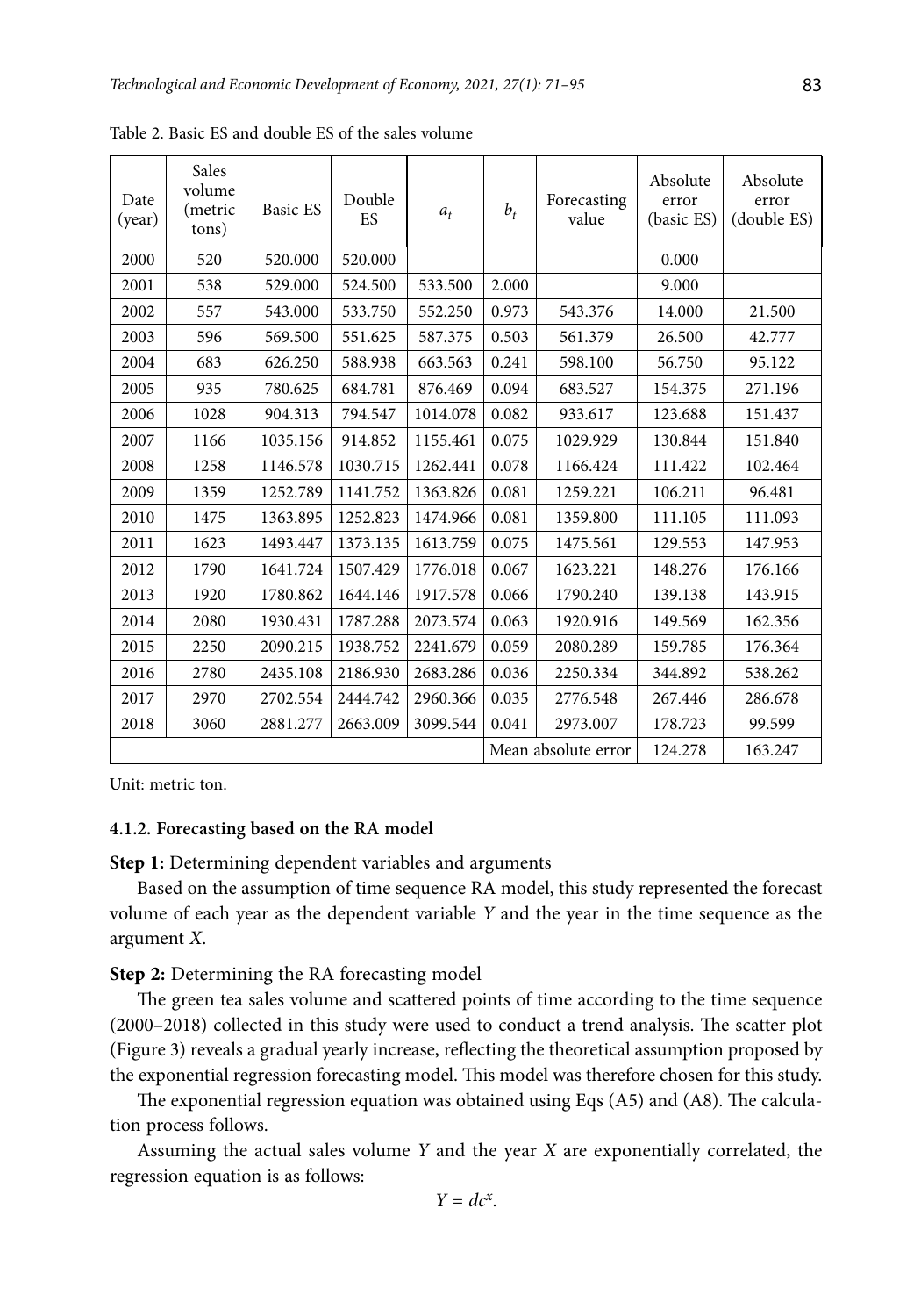

Figure 3. Sales volume changes over time

Applying logarithmic transformation on both sides results in the following equation:

$$
\log Y = \log d + X \log c.
$$

Make  $Y = \log Y$ ,  $b = \log c$ ,  $a = \log d$ .

The following equation is obtained:

$$
Y'=a+bx.
$$

If the dependent variable, or the sales volume, *Y* is affected only by the argument, or by time, *x*, the relationship and regression equation of *Y* and *x* is as follows:

$$
Y' = \log Y = -88.286766 + 0.045542638x
$$

that is,

$$
Y' = \log Y = 10^{-88.286766 + 0.045542638x},
$$

where the correlation coefficient, which is highly correlated and therefore fits the assumptions of the theory.

**Step 3:** Determining the theoretical value of the model

The theoretical value of the model was calculated. The results are presented in Table 3.

**Step 4:** Determining the absolute error of the model

After the theoretic forecasting value of the model was determined in step three, Eq. (A4) was used to obtain the absolute error. The results were as presented in Table 3.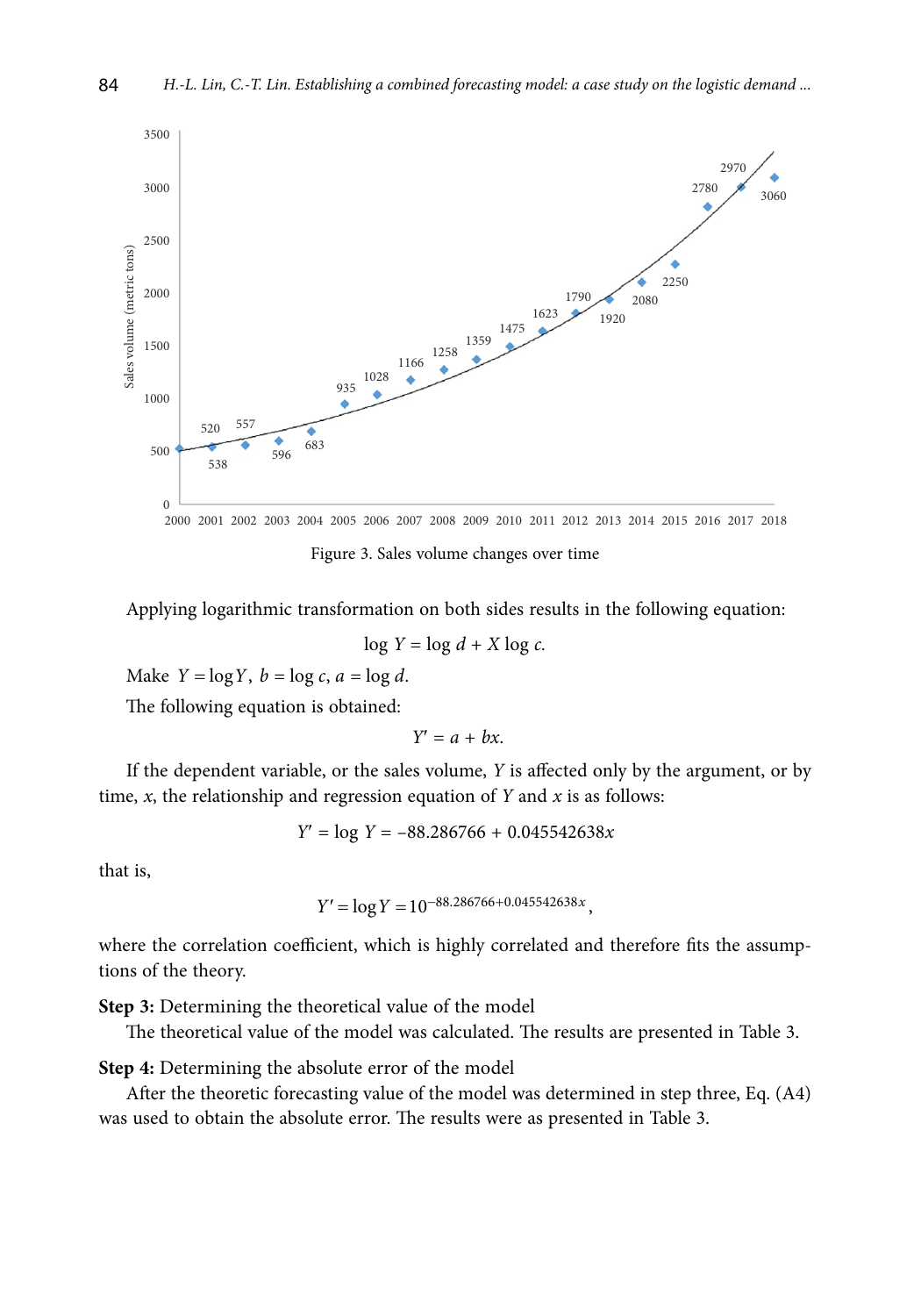| Year                | Sales volume | Forecasting value | Absolute error |
|---------------------|--------------|-------------------|----------------|
| 2000                | 520          | 500.274           | 19.726         |
| 2001                | 538          | 555.585           | 17.585         |
| 2002                | 557          | 617.012           | 60.012         |
| 2003                | 596          | 685.229           | 89.229         |
| 2004                | 683          | 760.989           | 77.989         |
| 200                 | 935          | 845.126           | 89.874         |
| 2006                | 1028         | 938.564           | 89.436         |
| 2007                | 1166         | 1042.333          | 123.667        |
| 2008                | 1258         | 1157.575          | 100.425        |
| 2009                | 1359         | 1285.558          | 73.442         |
| 2010                | 1475         | 1427.692          | 47.308         |
| 2011                | 1623         | 1585.540          | 37.460         |
| 2012                | 1790         | 1760.839          | 29.161         |
| 2013                | 1920         | 1955.520          | 35.520         |
| 2014                | 2080         | 2171.726          | 91.726         |
| 2015                | 2250         | 2411.835          | 161.835        |
| 2016                | 2780         | 2678.492          | 101.508        |
| 2017                | 2970         | 2974.630          | 4.630          |
| 2018                | 3060         | 3303.509          | 243.509        |
| Mean absolute error |              |                   | 78.634         |

Table 3. Forecasting value of the sales volume based on the RA model

*Note:* Unit: metric ton.

# **4.1.3. Forecasting based on the Grey model**

The forecast for the logistic demand of the green tea industry was conducted using the grey model on the basis of the green tea sales volume in Nanjing from 2000 to 2018.

**Step 1:** Determining the initial time sequence

Based on the initial data sequence presented in Table 1, this study established an initial time sequence  $X^{(0)}$  using Eq. (1). The initial time sequence from 2000 to 2018 was  $X^{(0)}$  = {520, 538, 557, 596, 683, 935, 1028, 1166, 1258, 1359, 1475, 1623, 1790, 1920, 2080, 2250, 2780, 2970, 3060}.

**Step 2:** Determining the accumulative generation sequence

According to Eq. (2), the initial sequence was accumulated. The accumulative generation sequence for 2000–2018 was *X*(1) = {520, 1058, 1615, 2211, 2894, 3829, 4857, 6023, 7281, 8640, 10115, 11738, 13528, 15448, 17528, 19778, 22558}.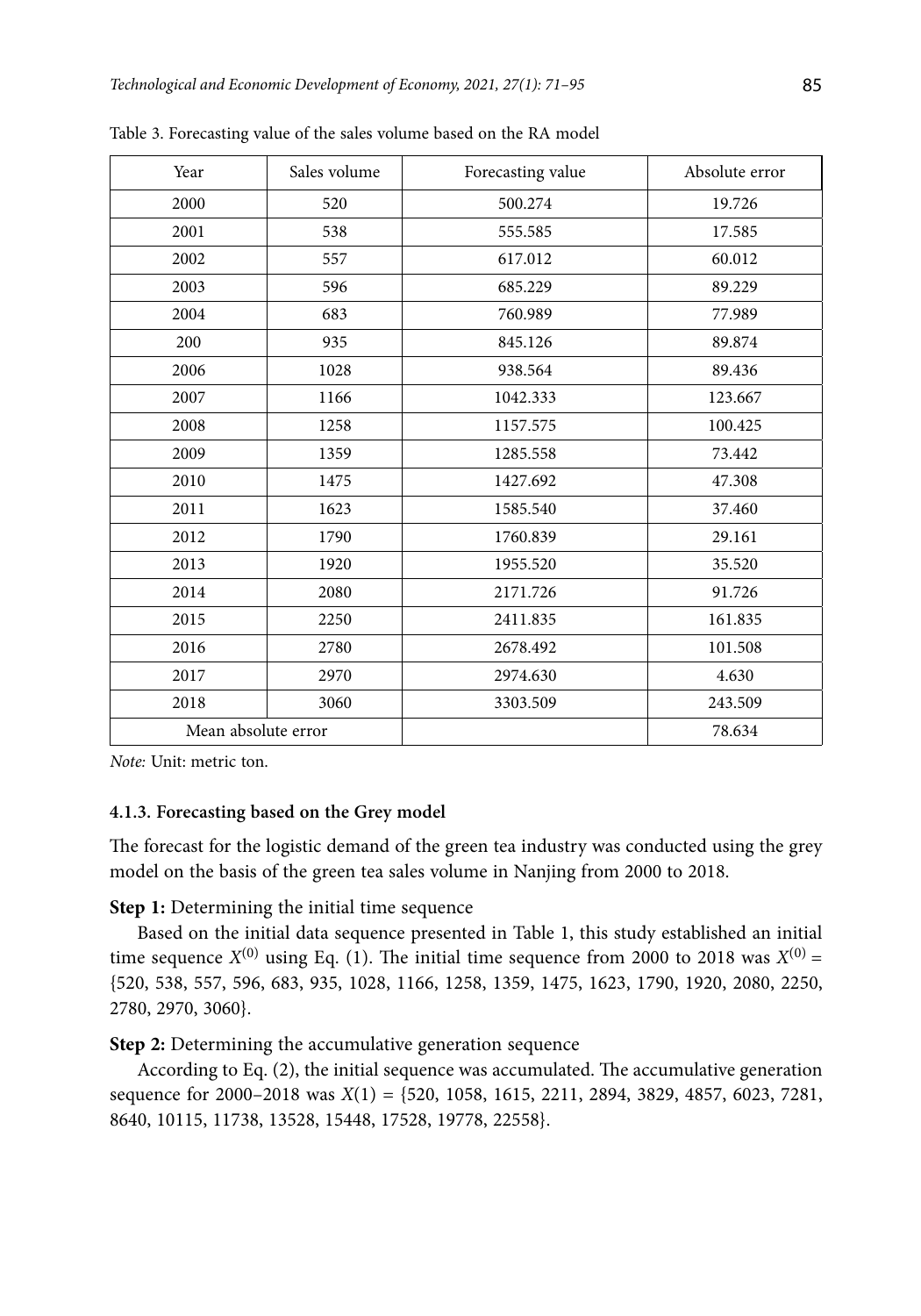**Step 3:** Calculating the parameter vector to be estimated

The following results were obtained by calculating Eq. (3) to (4): *a* = −0.092205777 and  $b = 449.1241391.$ 

**Step 4:** Determining the theoretical value of the model

The theoretic forecasting value of 2000–2018 based on the grey model and Eq. (5) was as presented in Table 4.

**Step 5:** Determining the absolute error of the model

Once the theoretic forecasting value of the model was obtained in step three, Eq. (A4) was applied to obtain the absolute error. The results were as presented in Table 4.

| Date (year) | Sales volume (metric tons) | Forecasting value   | Absolute error |
|-------------|----------------------------|---------------------|----------------|
| 2000        | 520                        | 520                 | $\mathbf{0}$   |
| 2001        | 538                        | 603.888             | 65.888         |
| 2002        | 557                        | 665.704             | 108.704        |
| 2003        | 596                        | 733.848             | 137.848        |
| 2004        | 683                        | 808.968             | 125.968        |
| 2005        | 935                        | 891.777             | 43.223         |
| 2006        | 1028                       | 983.062             | 44.938         |
| 2007        | 1166                       | 1083.693            | 82.307         |
| 2008        | 1258                       | 1194.624            | 63.376         |
| 2009        | 1359                       | 1316.91             | 42.09          |
| 2010        | 1475                       | 1451.714            | 23.286         |
| 2011        | 1623                       | 1600.318            | 22.682         |
| 2012        | 1790                       | 1764.132            | 25.868         |
| 2013        | 1920                       | 1944.716            | 24.716         |
| 2014        | 2080                       | 2143.785            | 63.785         |
| 2015        | 2250                       | 2363.231            | 113.231        |
| 2016        | 2780                       | 2605.141            | 174.859        |
| 2017        | 2970                       | 2871.814            | 98.186         |
| 2018        | 3060                       | 3165.784            | 105.784        |
|             |                            | Mean absolute error | 71.934         |

Table 4. Forecasting value of the 2000–2018 sales volume based on the grey model

*Note:* Unit: metric ton.

# **4.2. Establishment based on the TOPSIS model**

According to the aforementioned calculations, the forecasts and absolute errors for each forecasting model were obtained, and these were used in this study to establish the combined forecasting model. The specific calculation process follows.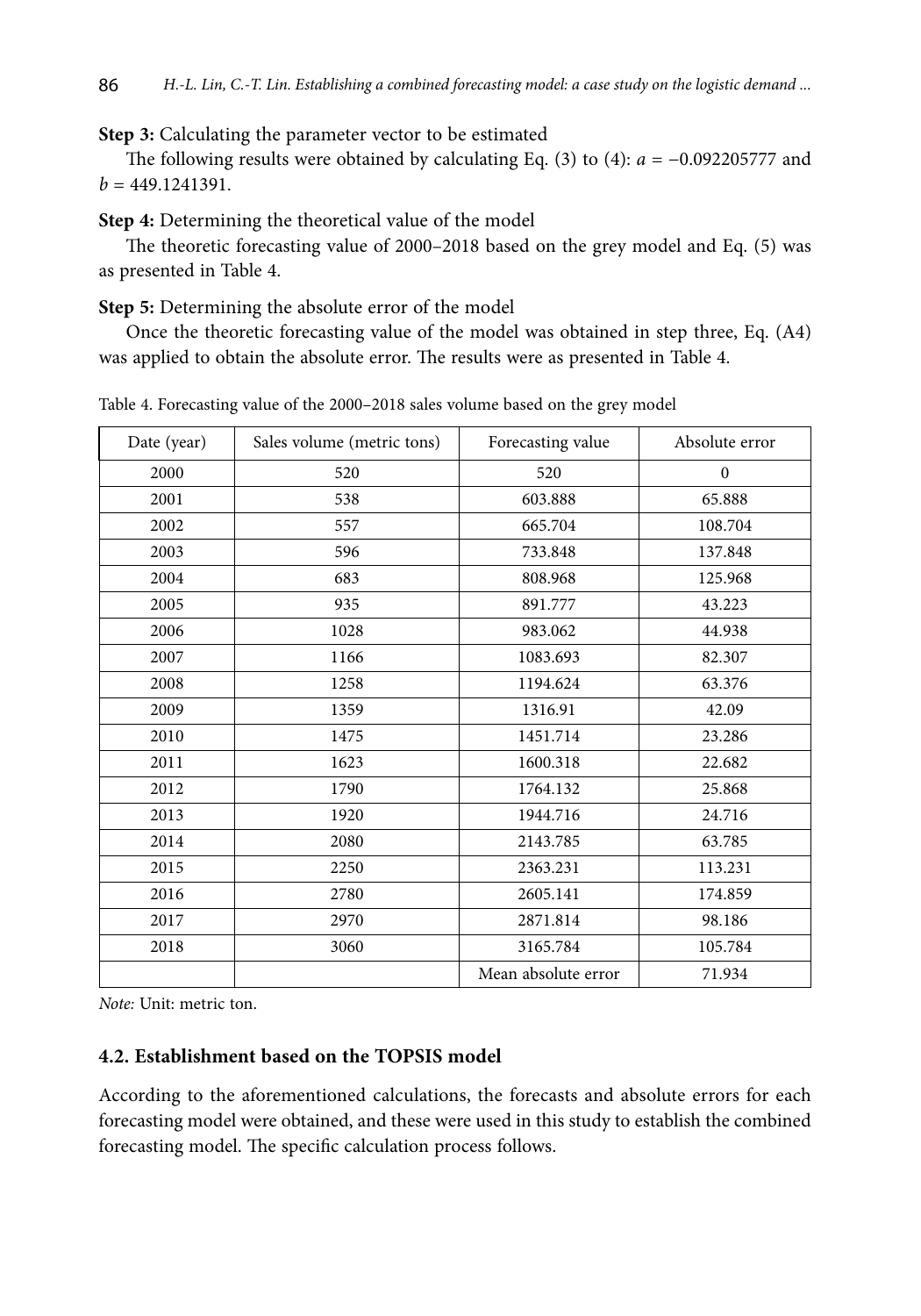## **Step 1:** Determining the decision matrix

On the basis of the absolute error for each forecasting model, the decision matrix was established using Eq. (6). The decision matrix *D* of the ES model, the RA model, and the grey model, using 2000–2018 data, was as follows:

|       | 9.000   | 17.585  | 65.888  |
|-------|---------|---------|---------|
|       | 14.000  | 60.012  | 108.704 |
|       | 26.500  | 89.229  | 137.848 |
|       | 56.750  | 77.989  | 125.968 |
|       | 154.375 | 89.874  | 43.223  |
|       | 123.688 | 89.436  | 44.938  |
|       | 130.844 | 123.667 | 82.307  |
|       | 111.422 | 100.425 | 63.376  |
| $D =$ | 106.211 | 73.442  | 42.090  |
|       | 111.105 | 47.308  | 23.286  |
|       | 129.553 | 37.460  | 22.682  |
|       | 148.276 | 29.161  | 25.868  |
|       | 139.138 | 35.520  | 24.716  |
|       | 149.569 | 91.726  | 63.785  |
|       | 159.785 | 161.835 | 113.231 |
|       | 344.892 | 101.508 | 174.859 |
|       | 267.446 | 4.630   | 98.186  |
|       | 178.723 | 243.509 | 105.784 |

.

**Step 2:** Determining the standardized decision matrix

According to the aforementioned decision matrix, Eq. (7) was applied to standardize the mean absolute error of each model. The standardized decision matrix *R* of the ES model, the RA model, and the grey model, using 2000–2018 data, was as follows:

$$
R = \left[\begin{array}{cccc} 0.131 & 0.256 & 0.958 \\ 0.112 & 0.480 & 0.870 \\ 0.159 & 0.536 & 0.829 \\ 0.358 & 0.492 & 0.794 \\ 0.840 & 0.489 & 0.235 \\ 0.777 & 0.562 & 0.282 \\ 0.661 & 0.625 & 0.416 \\ 0.684 & 0.617 & 0.389 \\ 0.782 & 0.541 & 0.310 \\ 0.903 & 0.385 & 0.189 \\ 0.947 & 0.274 & 0.166 \\ 0.967 & 0.190 & 0.169 \\ 0.967 & 0.190 & 0.169 \\ 0.967 & 0.190 & 0.169 \\ 0.955 & 0.244 & 0.170 \\ 0.801 & 0.491 & 0.342 \\ 0.629 & 0.637 & 0.446 \\ 0.863 & 0.254 & 0.437 \\ 0.939 & 0.016 & 0.345 \\ 0.558 & 0.761 & 0.331 \end{array}\right]
$$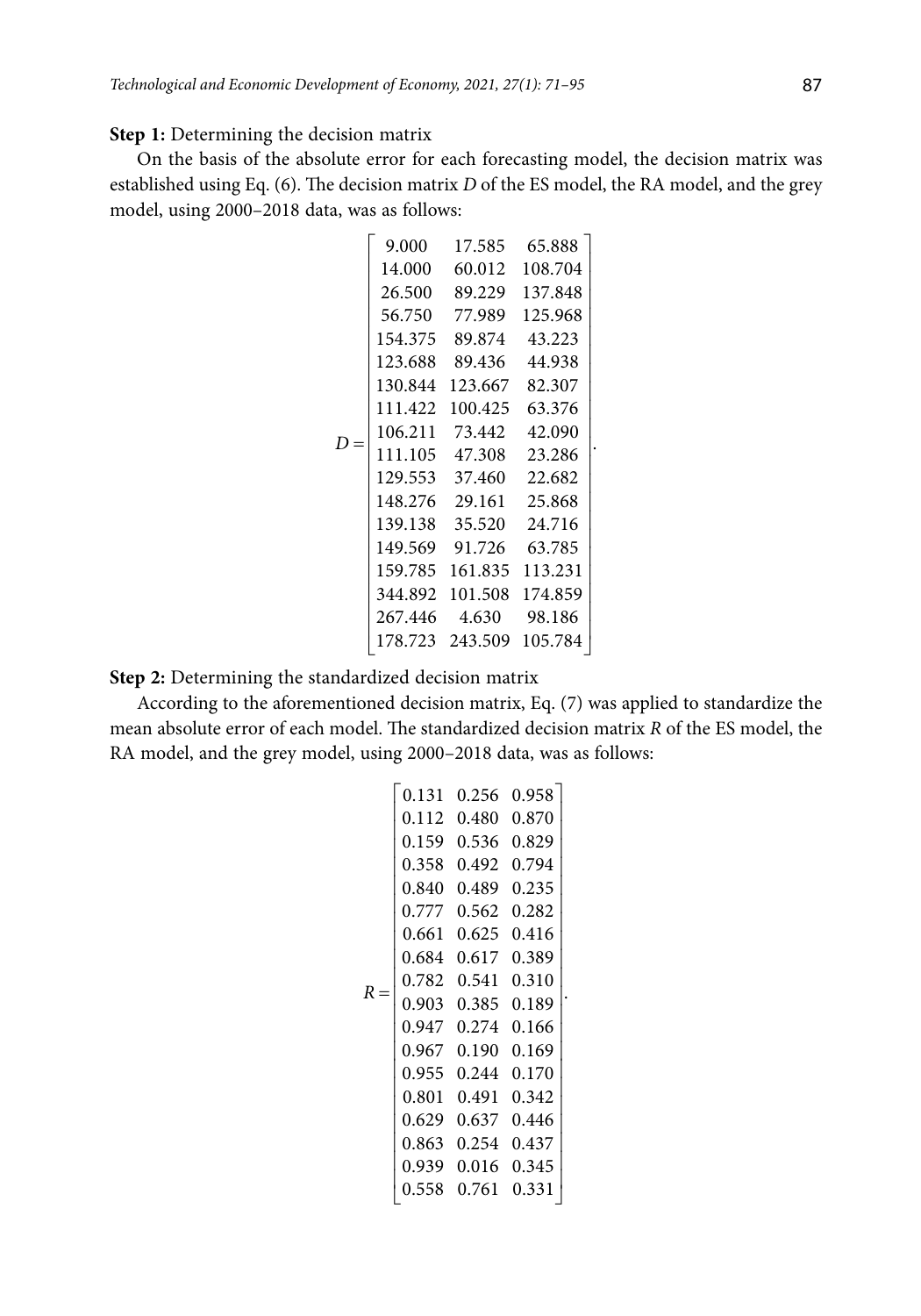**Step 3:** Determining the ideal point and negative ideal point

Calculating the standardized decision matrix using Eqs (8) and (9) to determine the ideal point and the negative ideal point.

**Step 4:** Determining the positive and negative ideal Euclidean distances

The ideal Euclidean distance and negative Euclidean distance were obtained using Eqs. (10) and (11). The results were as presented in Table 5 and Table 6.

**Step 5:** Determining the similarity and weight

The similarity and weight were obtained with Eqs (12) to (13). The results were as presented in Table 7.

**Step 6:** Determining the combined forecasting model

The equation for the combined forecasting model was established using Eqs (14) as

$$
Y = 0.459Y_1 + 0.237Y_2 + 0.305Y_3,\tag{15}
$$

where *Y* is the forecasting value obtained from the combined forecasting model,  $Y_1$  is the value obtained from the ES model,  $Y_2$  is the value obtained from the exponential regression forecasting model, and *Y*<sub>3</sub> is the value obtained from the grey model.

| Year | ES model | RA model | Grey model |
|------|----------|----------|------------|
| 2001 | 0.684    | 0.493    | 0.000      |
| 2002 | 0.574    | 0.152    | 0.000      |
| 2003 | 0.448    | 0.085    | 0.000      |
| 2004 | 0.190    | 0.091    | 0.000      |
| 2005 | 0.000    | 0.123    | 0.366      |
| 2006 | 0.000    | 0.046    | 0.245      |
| 2007 | 0.000    | 0.001    | 0.060      |
| 2008 | 0.000    | 0.005    | 0.087      |
| 2009 | 0.000    | 0.058    | 0.223      |
| 2010 | 0.000    | 0.269    | 0.510      |
| 2011 | 0.000    | 0.453    | 0.611      |
| 2012 | 0.000    | 0.604    | 0.637      |
| 2013 | 0.000    | 0.506    | 0.617      |
| 2014 | 0.000    | 0.096    | 0.211      |
| 2015 | 0.000    | 0.000    | 0.037      |
| 2016 | 0.000    | 0.371    | 0.181      |
| 2017 | 0.000    | 0.851    | 0.353      |
| 2018 | 0.041    | 0.000    | 0.185      |

Table 5. Ideal Euclidean distance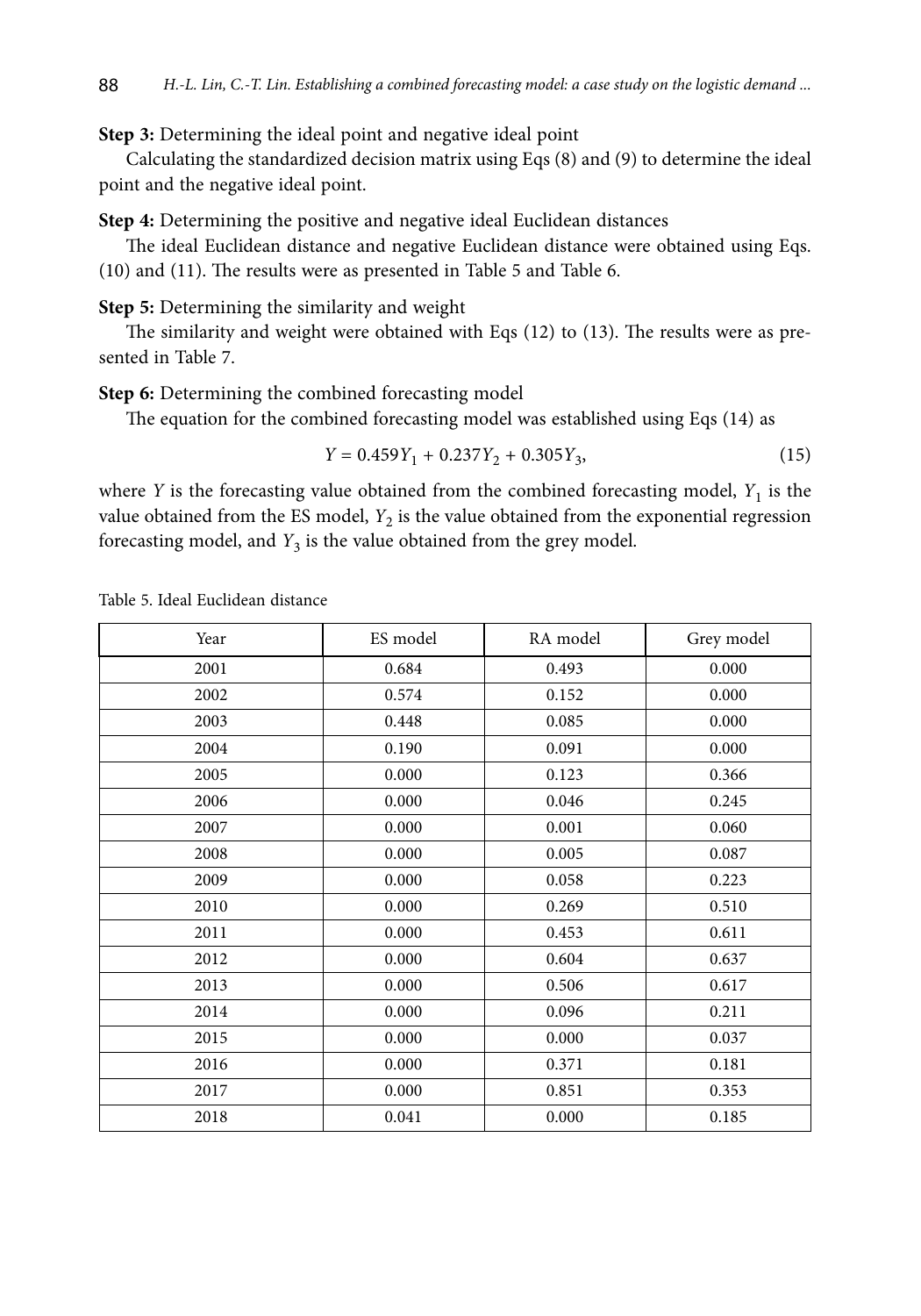| Year | ES model | Exponential regression model | Grey model |
|------|----------|------------------------------|------------|
| 2001 | 0.000    | 0.016                        | 0.684      |
| 2002 | 0.000    | 0.136                        | 0.574      |
| 2003 | 0.000    | 0.142                        | 0.448      |
| 2004 | 0.000    | 0.018                        | 0.190      |
| 2005 | 0.366    | 0.064                        | 0.000      |
| 2006 | 0.245    | 0.078                        | 0.000      |
| 2007 | 0.060    | 0.044                        | 0.000      |
| 2008 | 0.087    | 0.052                        | 0.000      |
| 2009 | 0.223    | 0.053                        | 0.000      |
| 2010 | 0.510    | 0.038                        | 0.000      |
| 2011 | 0.611    | 0.012                        | 0.000      |
| 2012 | 0.637    | 0.000                        | 0.000      |
| 2013 | 0.617    | 0.005                        | 0.000      |
| 2014 | 0.211    | 0.022                        | 0.000      |
| 2015 | 0.034    | 0.037                        | 0.000      |
| 2016 | 0.371    | 0.000                        | 0.034      |
| 2017 | 0.851    | 0.000                        | 0.108      |
| 2018 | 0.052    | 0.185                        | 0.000      |

Table 6. Negative ideal Euclidean distance

Table 7. Similarities and weights

|                              | Ideal Euclidean<br>distance | Negative ideal<br>Euclidean distance | Similarity | Weight |
|------------------------------|-----------------------------|--------------------------------------|------------|--------|
| ES model                     | 1.392                       | 2.208                                | 0.613      | 0.459  |
| Exponential regression model | 2.051                       | 0.950                                | 0.317      | 0.237  |
| Grev model                   | 2.079                       | 1.428                                | 0.407      | 0.305  |

**Step 7:** Error verification for the combined forecasting model

Eq. (15) was used in this study to obtain the theoretic value of the logistic demand of the green tea industry from 2000 to 2018 using the combined forecasting model. Said value was compared with the value for each forecasting model to verify the error from the combined forecasting model. The analysis results from Figure 4 and Table 8 revealed that the ES model was more accurate in the early period, the RA model was more accurate for the middle period, and the grey model was more accurate for the mid–late period. To enhance the overall accuracy of the forecast, the TOPSIS model was applied to determine the weight of each forecasting model on the basis of each model's absolute error. The weights were included in the calculation to determine the forecasting value for the combined forecasting model. The results indicated that the error for the combined forecasting model was lower than for any of the single forecasting models, which proved the applicability of the combined forecasting model.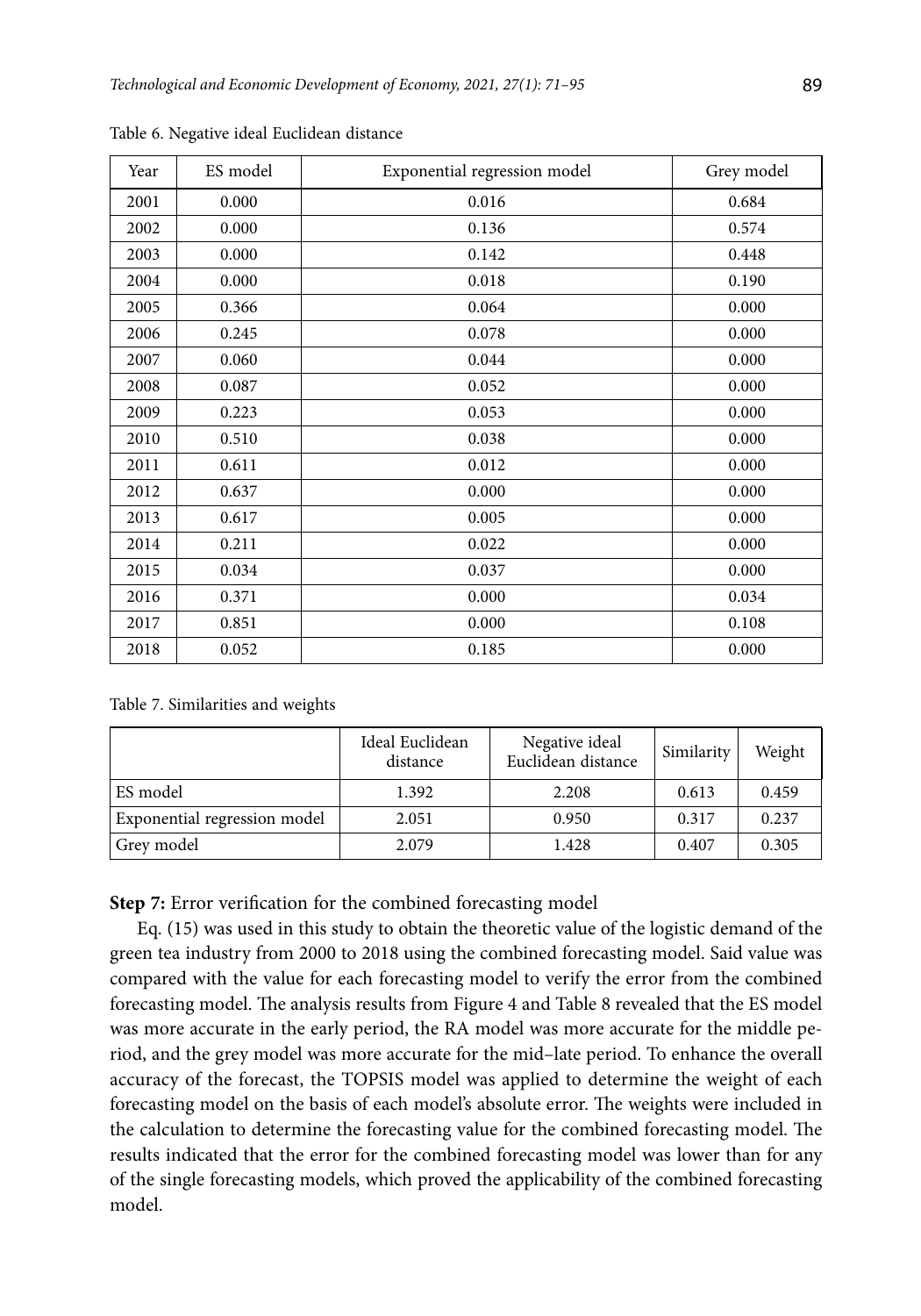

| Figure 4. Comparison of the forecasting values for three models and the actual values |
|---------------------------------------------------------------------------------------|
|---------------------------------------------------------------------------------------|

| Year | Actual<br>value | ES.<br>value | Error<br>(% ) | RA value | Error<br>(%) | GM value | Error<br>$(\%)$ | Combined<br>model value | Error<br>$(\%)$ |
|------|-----------------|--------------|---------------|----------|--------------|----------|-----------------|-------------------------|-----------------|
| 2001 | 538             | 529.000      | 1.67          | 555.585  | 3.27         | 603.888  | 12.25           | 558.670                 | 3.84            |
| 2002 | 557             | 543.000      | 2.51          | 617.012  | 10.77        | 665.704  | 19.52           | 598.508                 | 7.45            |
| 2003 | 596             | 569.500      | 4.45          | 685.229  | 14.97        | 733.848  | 23.13           | 647.623                 | 8.66            |
| 2004 | 683             | 626.250      | 8.31          | 760.989  | 11.42        | 808.968  | 18.44           | 714.538                 | 4.62            |
| 2005 | 935             | 780.625      | 16.51         | 845.126  | 9.61         | 891.777  | 4.62            | 830.594                 | 11.17           |
| 2006 | 1028            | 904.313      | 12.03         | 938.564  | 8.70         | 983.062  | 4.37            | 937.353                 | 8.82            |
| 2007 | 1166            | 1035.156     | 11.22         | 1042.333 | 10.61        | 1083.693 | 7.06            | 1052.696                | 9.72            |
| 2008 | 1258            | 1146.578     | 8.86          | 1157.575 | 7.98         | 1194.624 | 5.04            | 1164.985                | 7.39            |
| 2009 | 1359            | 1252.789     | 7.82          | 1285.558 | 5.40         | 1316.910 | 3.10            | 1281.365                | 5.71            |
| 2010 | 1475            | 1363.895     | 7.53          | 1427.692 | 3.21         | 1451.714 | 1.58            | 1407.163                | 4.60            |
| 2011 | 1623            | 1493.447     | 7.98          | 1585.540 | 2.31         | 1600.318 | 1.40            | 1549.362                | 4.54            |
| 2012 | 1790            | 1641.724     | 8.28          | 1760.839 | 1.63         | 1764.132 | 1.45            | 1708.930                | 4.53            |
| 2013 | 1920            | 1780.862     | 7.25          | 1955.520 | 1.85         | 1944.716 | 1.29            | 1874.012                | 2.40            |
| 2014 | 2080            | 1930.431     | 7.19          | 2171.726 | 4.41         | 2143.785 | 3.07            | 2054.621                | 1.22            |
| 2015 | 2250            | 2090.215     | 7.10          | 2411.835 | 7.19         | 2363.231 | 5.03            | 2251.799                | 0.08            |
| 2016 | 2780            | 2435.108     | 12.41         | 2678.492 | 3.65         | 2605.141 | 6.29            | 2547.085                | 8.38            |
| 2017 | 2970            | 2702.554     | 9.00          | 2974.630 | 0.16         | 2871.814 | 3.31            | 2821.363                | 5.00            |
| 2018 | 3060            | 2881.277     | 5.84          | 3303.509 | 7.96         | 3165.784 | 3.46            | 3071.002                | 0.36            |

Table 8. Forecasting value of the logistic demand of the green tea industry from 2000 to 2018

*Note:* Unit: metric ton.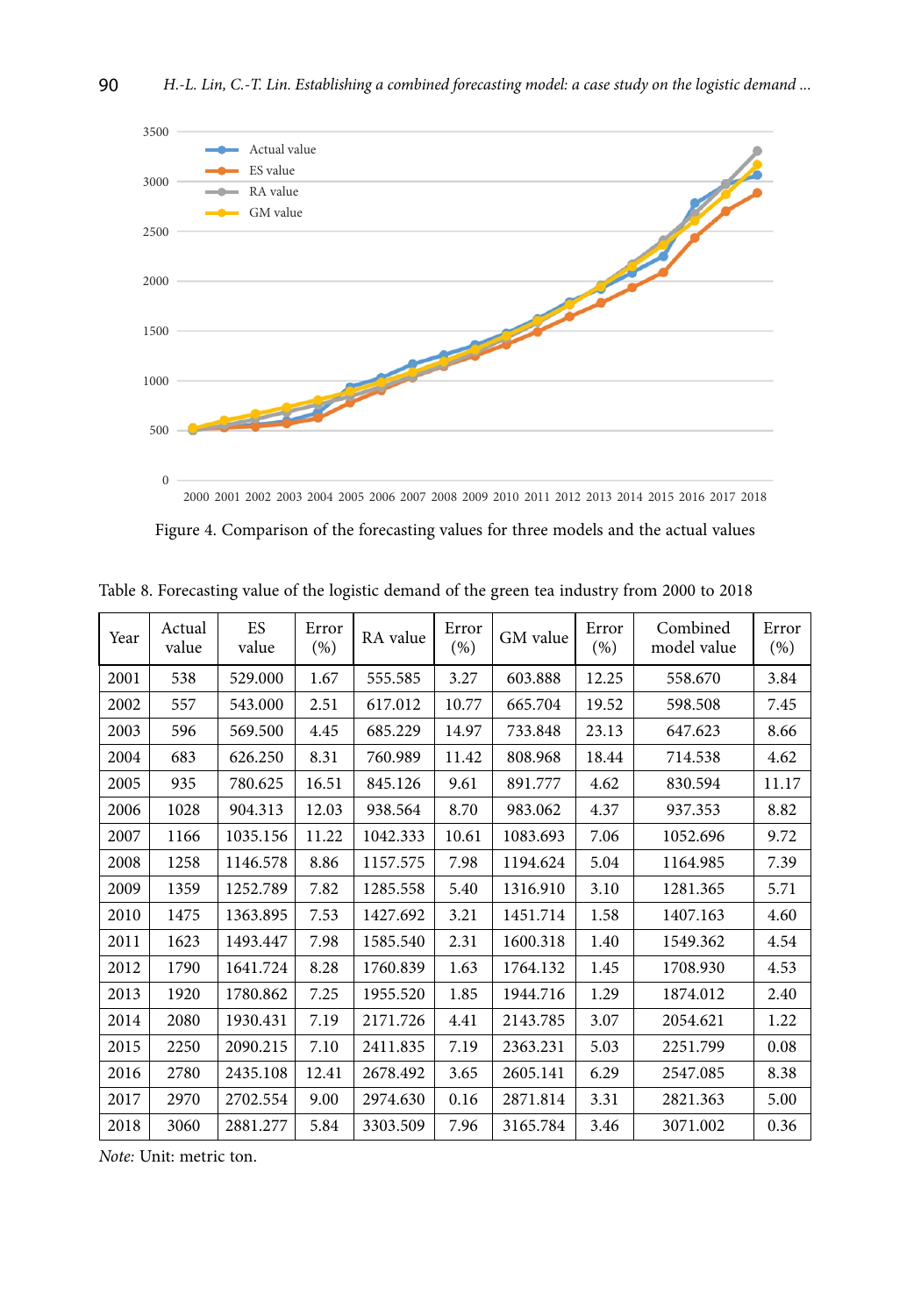#### **4.3. Forecasts for the combined forecasting model**

**Step 1:** Determining the forecasting value of each stand-alone model

According to the time sequence of 2000–2018, this study conducted forecasts on the logistic demands of the green tea industry over the next 10 years using various forecasting models. The forecasting results were as presented in Table 9.

**Step 2:** Calculating the weights for the forecasting values of each model

Eq. (15) was applied to obtain the weight for each model. The results were as presented in Table 9.

**Step 3:** Determining the forecasting value for the combined forecasting model. Consequently, Eq. (15) was used to forecast the logistic demands of the green tea industry over the next 10 years. The results were as presented in Table 9.

| Year | ES value | RA value | GM value | Combined model value |
|------|----------|----------|----------|----------------------|
| 2019 | 2990.431 | 3668.751 | 3489.846 | 3306.505             |
| 2020 | 3072.314 | 4074.373 | 3847.081 | 3549.178             |
| 2021 | 3133.749 | 4524.843 | 4240.883 | 3804.248             |
| 2022 | 3179.856 | 5025.116 | 4674.997 | 4076.381             |
| 2023 | 3214.477 | 5580.701 | 5153.548 | 4369.903             |
| 2024 | 3240.497 | 6197.712 | 5681.086 | 4688.977             |
| 2025 | 3260.084 | 6882.941 | 6262.624 | 5037.736             |
| 2026 | 3274.870 | 7643.929 | 6903.691 | 5420.403             |
| 2027 | 3286.087 | 8489.054 | 7610.381 | 5841.386             |
| 2028 | 3294.669 | 9427.617 | 8389.409 | 6305.368             |

Table 9. Forecasting value of the logistic demand of the green tea industry from 2019 to 2028

*Note:* Unit: metric ton.

# **Conclusions**

The ES model, RA model, and grey model used in this study are commonly used methods for forecasting logistic volume. Each model is relatively accurate within a particular time period and has larger error in other time periods, according to the complete dataset. Therefore, this study established a combined forecasting model based on these three forecasting methods and actual data on green tea sales volumes in Nanjing from 2000 to 2018 to conduct forecasts of the logistic demand of Nanjing's green tea industry. The aim of the model established in this study was to reduce errors and increase the accuracy and integrity of the forecast to properly forecast the changing trends of the logistic demands.

The logistic demand of the green tea industry in Nanjing in the next 10 years is gradually increasing by the years. As the logistic demand increases, green tea production must increase correspondingly. However, the facilities of the green tea production bases in the countryside of Nanjing are outdated and the logistic infrastructures incomplete, which renders tea planta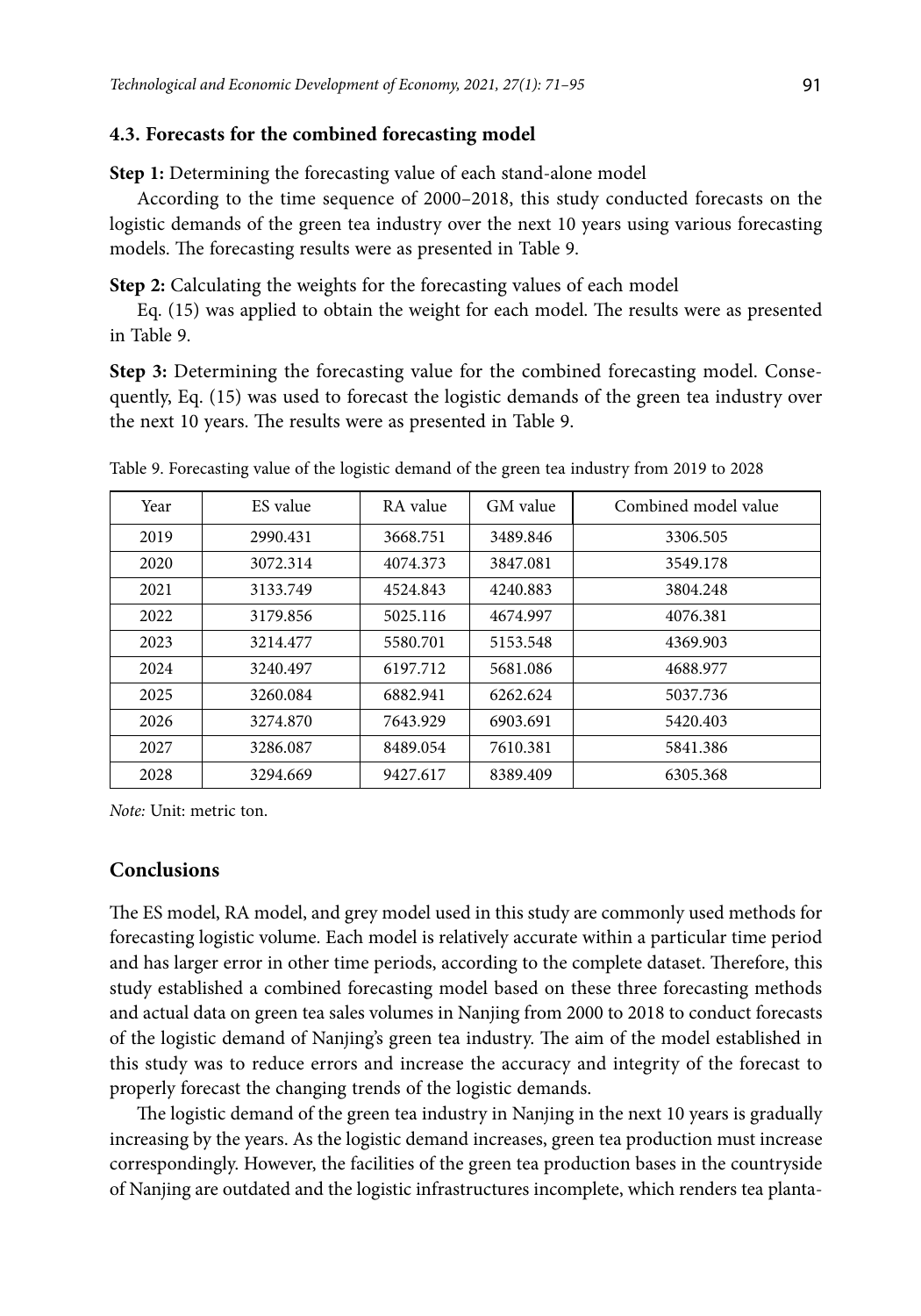tion sites unable to respond appropriately to the rapid development of the green tea industry and its high logistic demands.

Therefore, this study proposed the following suggestions based on the results obtained in the research:

# **(1) Regarding logistic constructions**

The government must establish a comprehensive logistic plan for the countryside. In addition, corresponding supplementary policies must be established and logistic infrastructures improved to attract investment from companies of green tea production of logistic services to ensure that the logistic capacity of green tea production bases in the countryside can meet rapidly growing green tea logistic demands. Middle to large–scale green tea production companies must comply with economic policies that aim to attract investment in the countryside and implement construction plans in collaboration with green tea production bases in the countryside. Proper logistic demand forecasting data may mitigate unnecessary losses for tea farmers and increase profits for tea companies, which signifies a win–win collaboration.

# **(2) Regarding market conditions**

Because of Nanjing's advantageous location and large market, green tea companies there must respond to the production bases and consumer markets within the city as well as consumers elsewhere and even in foreign markets. Therefore, optimizing accuracy in green tea demand forecasting is critical. The government must establish a specialized technical division to conduct green tea demand forecasts for facilitating immediate adjustments of relevant economic policies to impede market turmoil due to underproduction or overproduction. Green tea companies shall follow this lead to mitigate economic losses caused by problems such as insufficient green tea stocks, price reductions caused by overstocking, or increased storage costs.

# **Acknowledgements**

The authors gratefully acknowledge the financial supports by the Sanming University [grant number 19YG06S].

# **References**

- Baffour, A. A., Feng, J., & Taylor, E. K. (2019). A hybrid artificial neural network-GJR modeling approach to forecasting currency exchange rate volatility. *Neurocomputing*, *365*, 285–301. <https://doi.org/10.1016/j.neucom.2019.07.088>
- Baginski, S. P., & Hassell, J. M. (1997). Determinants of management forecast precision. *The Accounting Review*, *72*(2), 303–312.
- Bai, C., & Sarkis, J. (2018). Integrating sustainability into supplier selection: a grey-based TOPSIS analysis. *Technological and Economic Development of Economy*, *24*(6), 2202–2224. <https://doi.org/10.3846/tede.2018.5582>
- Bates, J. M., & Granger, C. W. J. (1969). The combination of forecasts. *Journal of the Operational Research Society*, *20*(4), 451–468.<https://doi.org/10.1057/jors.1969.103>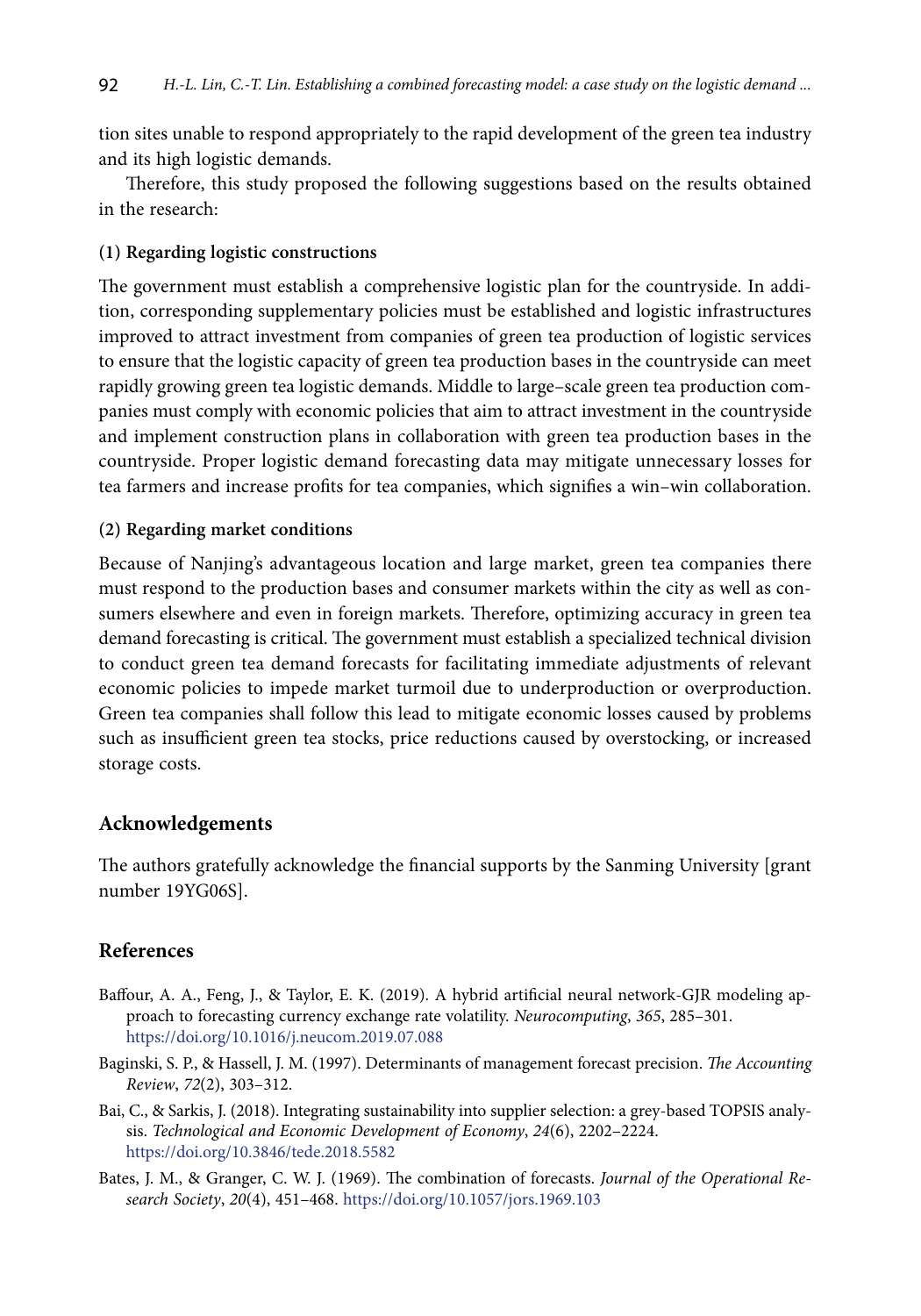- Carmona-Benítez, R. B., & Nieto, M. R. (2020). SARIMA damp trend grey forecasting model for airline industry. *Journal of Air Transport Management*, *82*, 101736. <https://doi.org/10.1016/j.jairtraman.2019.101736>
- Chang, S. C., Lai, H. C., & Yu, H. C. (2005). A variable P value rolling Grey forecasting model for Taiwan semiconductor industry production. *Technological Forecasting and Social Change*, *72*, 623–640. <https://doi.org/10.1016/j.techfore.2003.09.002>
- Chao, T., & Peng, J. (2020). An integrated picture fuzzy ANP-TODIM multi-criteria decision-making approach for tourism attraction recommendation. *Technological and Economic Development of Economy*, *26*(2), 331–354. <https://doi.org/10.3846/tede.2019.11412>
- Colino, E. V., Irwin, S. H., Garcia, P., & Etienne, X. (2012). Composite and outlook forecast accuracy. *Journal of Agricultural and Resource Economics*, *37*(2), 228–246.
- Deng, J. (1982). Control problems of grey systems. *Systems* & *Control Letters*, *1*(5), 288–294. [https://doi.org/10.1016/S0167-6911\(82\)80025-X](https://doi.org/10.1016/S0167-6911(82)80025-X)
- Fernández-Vázquez, E., & Moreno, B. (2017). Entropy econometrics for combining regional economic forecasts: A data-weighted prior estimator. *Journal of Geographical Systems*, *19*(4), 349–370. <https://doi.org/10.1007/s10109-017-0259-9>
- Gao, Y., Chang, D., Fang, T., & Luo, T. (2018). The correlation between logistics industry and other industries: an evaluation of the empirical evidence from china. *The Asian Journal of Shipping and Logistics*, *34*(1), 27–32. <https://doi.org/10.1016/j.ajsl.2018.03.004>
- Ghosh, I., Jana, R. K., & Sanyal, M. K. (2019). Analysis of temporal pattern, causal interaction and predictive modeling of financial markets using nonlinear dynamics, econometric models and machine learning algorithms. *Applied Soft Computing*, *82*, 105553.<https://doi.org/10.1016/j.asoc.2019.105553>
- Glosten, L. R., Jagannathan, R., & Runkle, D. E. (1993). On the relation between the expected value and the volatility of the nominal excess return on stocks. *Journal of Finance*, *48*(5), 1779–1801. <https://doi.org/10.1111/j.1540-6261.1993.tb05128.x>
- Guo, Y., Yao, S., Cheng, H., & Zhu, W. (2020). China's copper futures market efficiency analysis: based on nonlinear granger causality and multifractal methods. *Resources Policy*, *68*, 101716. <https://doi.org/10.1016/j.resourpol.2020.101716>
- Hilary, L. S. (1967). The historical development of the Gauss linear model. *Biometrika*, *54* (1/2), 1–24. <https://doi.org/10.1093/biomet/54.1-2.1>
- Hsu, C. C., & Chen, C. Y. (2003). Applications of improved grey prediction model for power demand forecasting. *Energy Conversion and Management*, *44*, 2241–2249. [https://doi.org/10.1016/S0196-8904\(02\)00248-0](https://doi.org/10.1016/S0196-8904(02)00248-0)
- Hsu, L. C. (2003). Apply the grey prediction model to the global integrated circuit industry. *Technological Forecasting and Social Change*, *70*(6), 563–574. [https://doi.org/10.1016/S0040-1625\(02\)00195-6](https://doi.org/10.1016/S0040-1625(02)00195-6)
- Hu, Y. C. (2020). Constructing grey prediction models using grey relational analysis and neural networks for magnesium material demand forecasting. *Applied Soft Computing*, *93*, 106398. <https://doi.org/10.1016/j.asoc.2020.106398>
- Hwang, C., & Yoon, K. (1981). *Multiple attribute decision making: Methods and application*. Springer Publications. <https://doi.org/10.1007/978-3-642-48318-9>
- Ji, S. W., Li, T. K., Chen, G. P., Su, G., & Zhang, Q. C. (2015). Ann forecast algorithmic model for port logistic demand research. *Applied Mechanics and Materials*, *744–746*, 1869–1872. <https://doi.org/10.4028/www.scientific.net/AMM.744-746.1869>
- Jia, Z. Q., Zhou, Z. F., Zhang, H. J., Li, B., & Zhang, Y. X. (2020). Forecast of coal consumption in Gansu Province based on Grey-Markov chain model. *Energy*, *199*, 117444. <https://doi.org/10.1016/j.energy.2020.117444>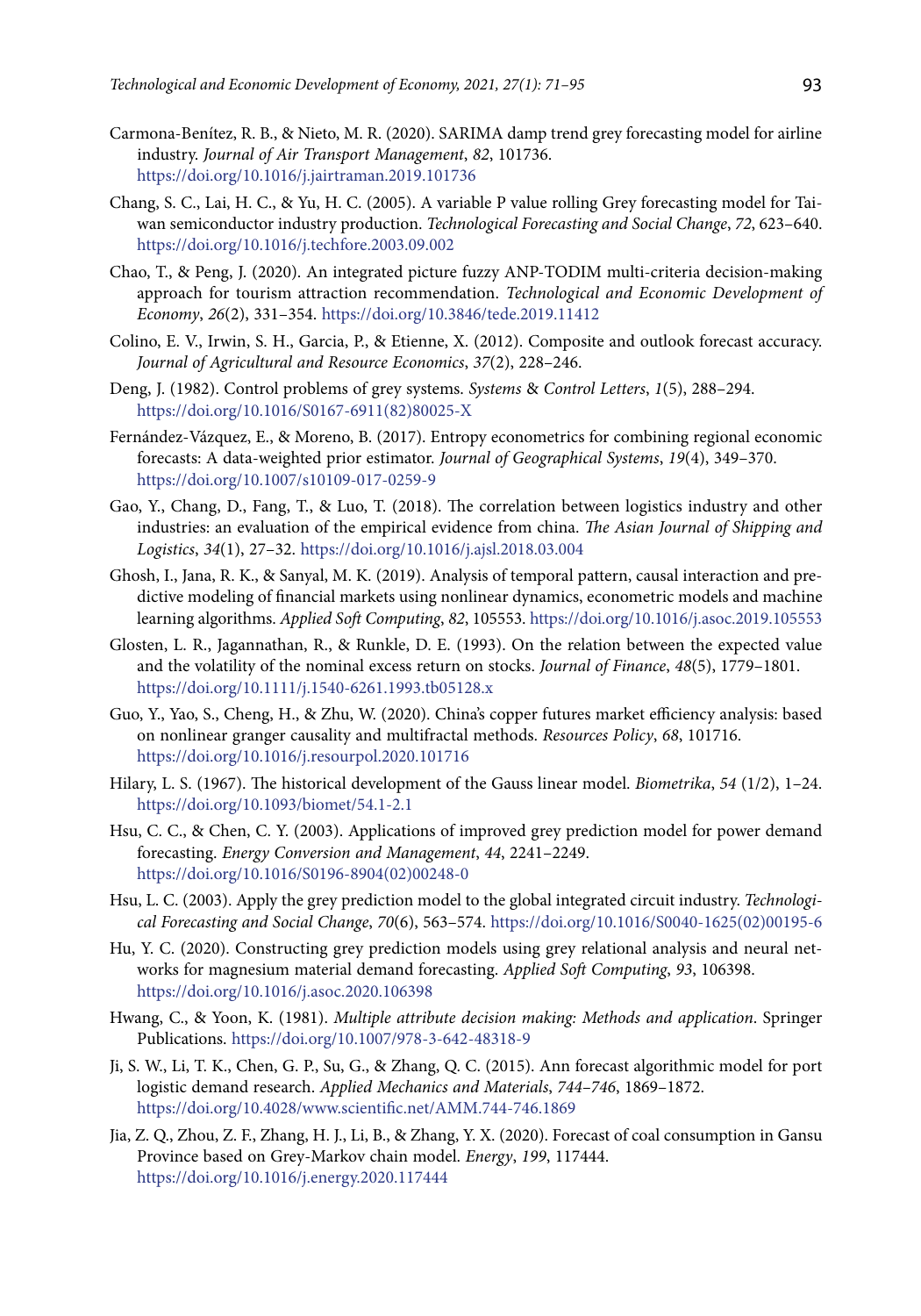- Jiani, W., & Hans-Dietrich, H. (2018). The freight village as a pathway to sustainable agricultural products logistics in china. *Journal of Cleaner Production*, *196*, 1227–1238. <https://doi.org/10.1016/j.jclepro.2018.06.077>
- Lamsal, K., Jones, P. C., & Thomas, B. W. (2016). Harvest logistics in agricultural systems with multiple, independent producers and no on-farm storage. *Computers* & *Industrial Engineering*, *91*, 129–138. <https://doi.org/10.1016/j.cie.2015.10.018>
- Lin, H. L., & Cho, C. C. (2020). An ideal model for a merger and acquisition strategy in the information technology industry a case study for investment in the Taiwanese industrial personal computer sector. *Journal of Testing and Evaluation*, *48*(2), 775–793. https://doi.org/10.1520/JTE20170106
- Lin, H. L., Cho, C. C., Ma, Y. Y., Hu, Y.-Q., & Yang, G. H. (2019). Optimization plan for excess warehouse storage in e-commerce based plant shops: a case study for Chinese plant industrial. *Journal of Business Economics and Management*, *20*(4), 776–798. <https://doi.org/10.3846/jbem.2019.10188>
- Liu, L., Wang, H., & Xing, S. H. (2019). Optimization of distribution planning for agricultural products in logistics based on degree of maturity. *Computers and Electronics in Agriculture*, *160*, 1–7. <https://doi.org/10.1016/j.compag.2019.02.030>
- Mahmoudi, A., Javed, S. A., Liu, S., & Deng, X. (2020). Model for intelligent decisions: application in project management. *Technological and Economic Development of Economy*, *26*(3), 621–641. <https://doi.org/10.3846/tede.2020.11890>
- National Bureau of Statistics of China. (2018). *China statistical information service*. <http://www.stats.gov.cn/>
- Wang, Q., Li, S., Li, R., & Ma, M. (2018). Forecasting U.S. shale gas monthly production using a hybrid ARIMA and metabolic nonlinear grey model. *Energy*, *160*, 378–387. <https://doi.org/10.1016/j.energy.2018.07.047>
- Wu, W., Ma, X., Zeng, B., Wang, Y., & Cai, W. (2019). Forecasting short-term renewable energy consumption of China using a novel fractional nonlinear grey Bernoulli model. *Renewable Energy*, *140*, 70–87. <https://doi.org/10.1016/j.renene.2019.03.006>
- Xu, Q., Wang, L., Jiang C., & Zhang, X. (2019). A novel UMIDAS-SVQR model with mixed frequency investor sentiment for predicting stock market volatility. *Expert Systems with Applications*, *132*, 12–27. <https://doi.org/10.1016/j.eswa.2019.04.066>
- Zainuddin, N. H., Lola, M. S., Djauhari, M. A., Yusof, F., Afiq Ramlee, M. N., Deraman, A., Ibrahim, Y., & Abdullah, M. T. (2019). Improvement of time forecasting models using a novel hybridization of bootstrap and double bootstrap artificial neural networks. *Applied Soft Computing*, *84*, 105676. <https://doi.org/10.1016/j.asoc.2019.105676>
- Zemlickienė, V., & Turskis, Z. (2020). Evaluation of the expediency of technology commercialization: a case of information technology and biotechnology. *Technological and Economic Development of Economy*, *26*(1), 271–289. <https://doi.org/10.3846/tede.2020.11918>
- Zhang, C., Huang, L., & Zhao, Z. (2013). Research on combination forecast of port cargo throughput based on time series and causality analysis. *Journal of Industrial Engineering and Management*, *6*(1), 124–134. <https://doi.org/10.3926/jiem.687>
- Zhuang, Z. Y., Su, C. R., & Chang, S. C. (2019). The effectiveness f IF-MADM (Intuitionistic-fuzzy multi attribute decision-making) for group decisions: methods and an empirical assessment for the selection of a senior centre. *Technological and Economic Development of Economy*, *25*(2), 322–364. <https://doi.org/10.3846/tede.2019.8399>
- Zill, D. G., & Cullen, M. R. (2000). *Advance Engineering Mathematics*. Jones and Barhett.